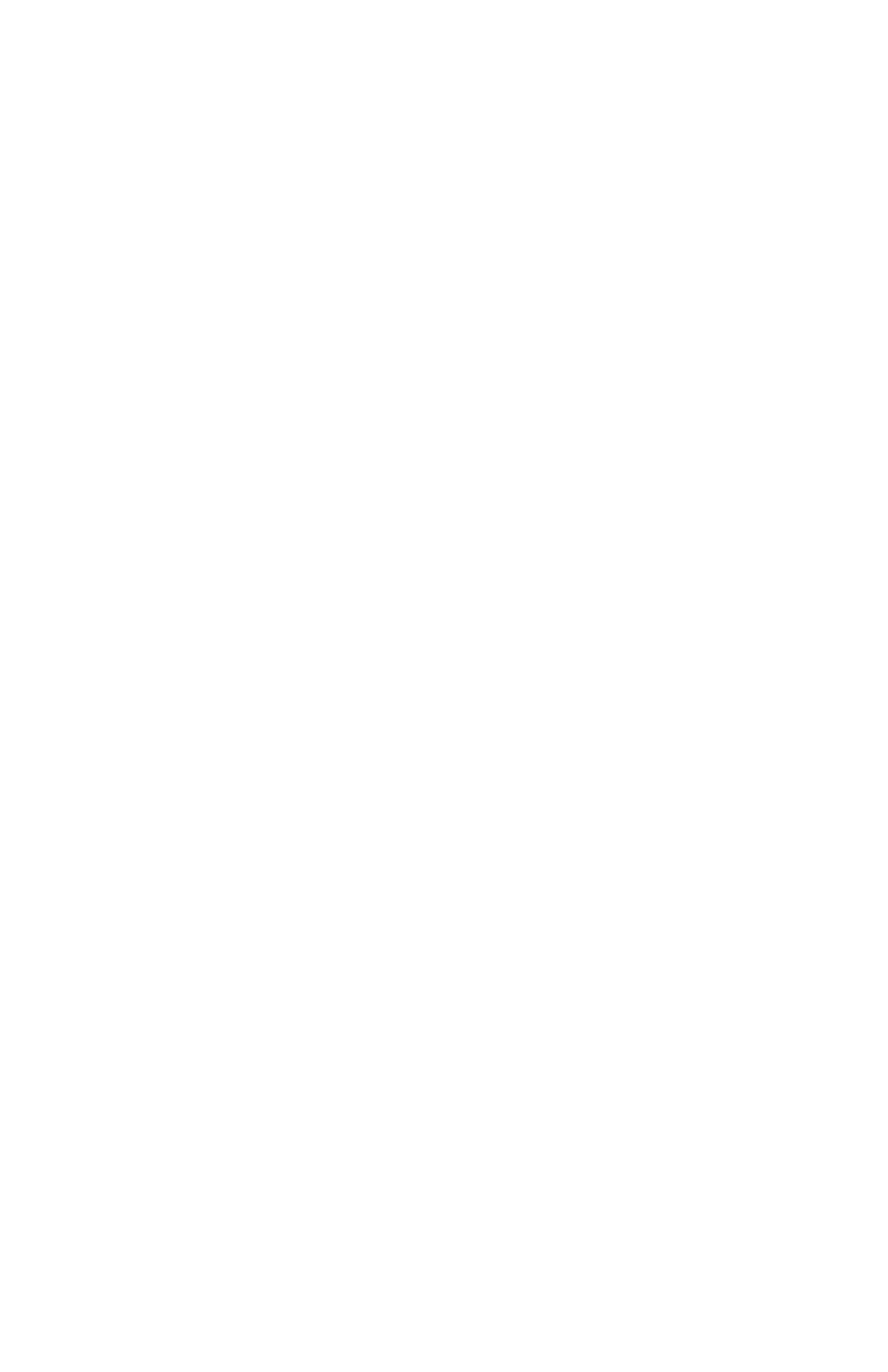### **Single Premium - Creditor's Group Insurance**

This Product Guide and Certificate of Insurance (together, the "Product Guide") describes the optional insurance coverage for which you have enrolled and also acts as your certificate of insurance. Please read it together with a copy of your completed Insurance Enrolment provided to you by the Group Policyholder.

This Product Guide contains important information about your insurance, including terms and conditions which may exclude, restrict or limit your coverage or benefits. This Product Guide includes information on all insurance coverage available under the Group Policy, including those that you may not have selected.

A summary of the principal provisions of the Group Policy is outlined in the following pages. If there is any conflict between the terms and conditions of the Product Guide and those described in the Group Policy, the terms and conditions of the Group Policy shall govern.

In this Product Guide, certain words and phrases have specific meanings. These terms are explained under the heading "Definitions" and in other places throughout this document.

For the purpose of this Product Guide, the terms "you" and "your" reference each individual:

- a) who is eligible for insurance under the Group Policy, meaning a natural person (or persons) who has (or have) obtained a Loan with the Group Policyholder:
	- i) for which they are liable and have a legal obligation to repay, either in whole or in part, as a borrower, co-borrower, co-signer, guarantor or endorser; or
	- ii) in the case of a Business, have a legal obligation to repay the Loan to the Group Policyholder either as a Business owner, key person, or any person associated with the Business who is obligated to the debt;
- b) who is named on the Insurance Enrolment and has enrolled for one or more types of insurance under the Group Policy;
- c) for whom we have received the Single Premium; and
- d) to whom we have issued a Product Guide.

The terms "we", "us", "our" and "Co-operators Life" refer to the Co-operators Life Insurance Company.

You may, at any time, request a copy of the Group Policy and any amendments made to it by contacting the Group Policyholder.

Please read this carefully and keep it in a safe place. You may need to refer to it later if you have questions about your insurance or if you need to make a claim.

## **Questions**

#### **About Your Insurance**

If you have any questions about your insurance, please call Client Services at 1.800.263.9120.

#### **About Your Loan**

If you have any questions about your Loan, please contact the Group Policyholder Contact shown on your Insurance Enrolment.

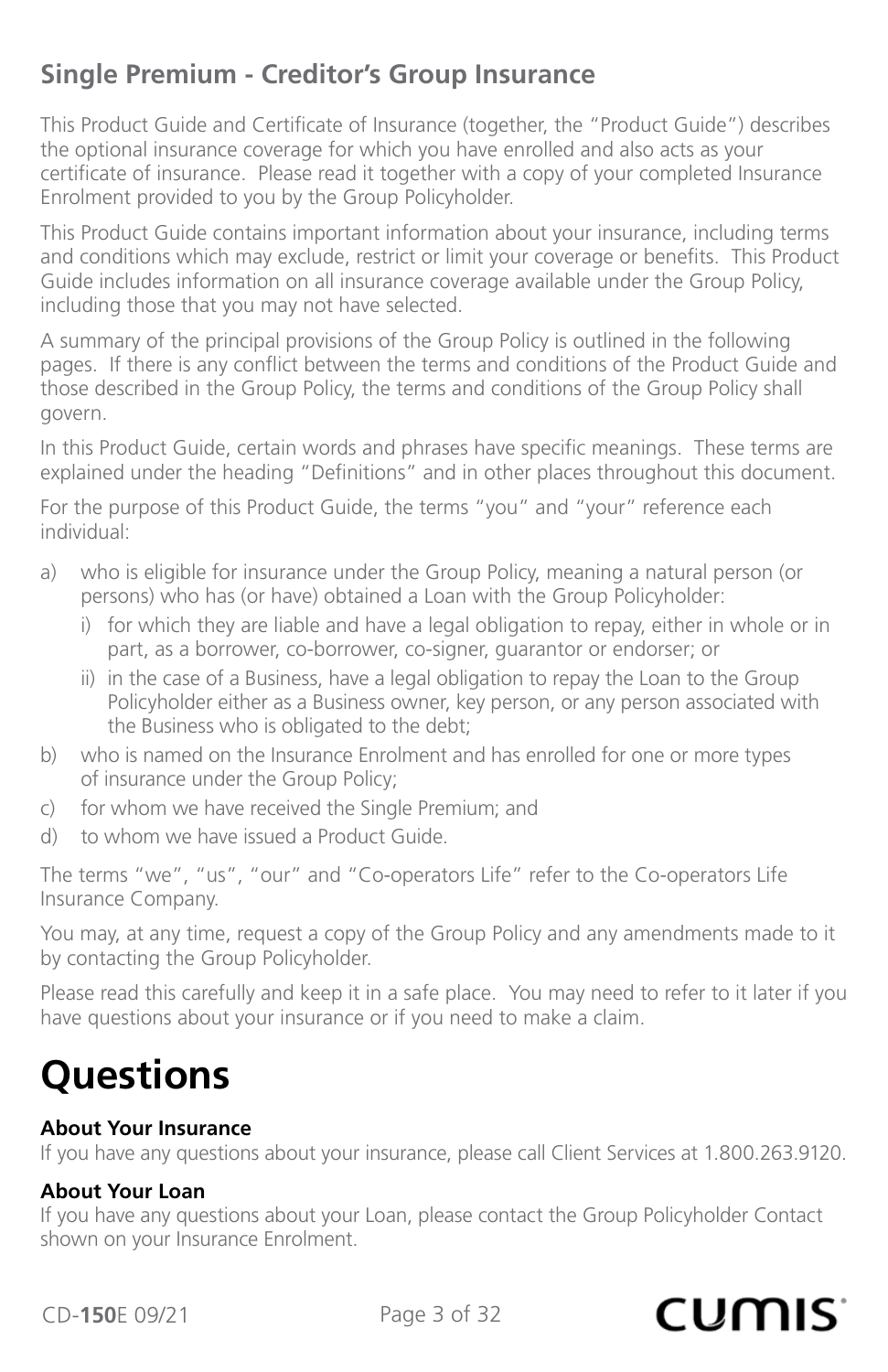Single Premium Creditor's Group Insurance

## **Table of Contents**

| EXCLUSIONS: When Your Life Insurance Benefit Will Not Be Paid  13             |  |
|-------------------------------------------------------------------------------|--|
|                                                                               |  |
|                                                                               |  |
|                                                                               |  |
|                                                                               |  |
| EXCLUSIONS: When Your Critical Illness Insurance Benefit Will Not Be Paid  16 |  |
|                                                                               |  |
|                                                                               |  |
|                                                                               |  |
|                                                                               |  |
| EXCLUSIONS: When Your Disability Benefit Will Not Be Paid  21                 |  |
|                                                                               |  |
|                                                                               |  |
|                                                                               |  |
|                                                                               |  |
|                                                                               |  |
|                                                                               |  |
|                                                                               |  |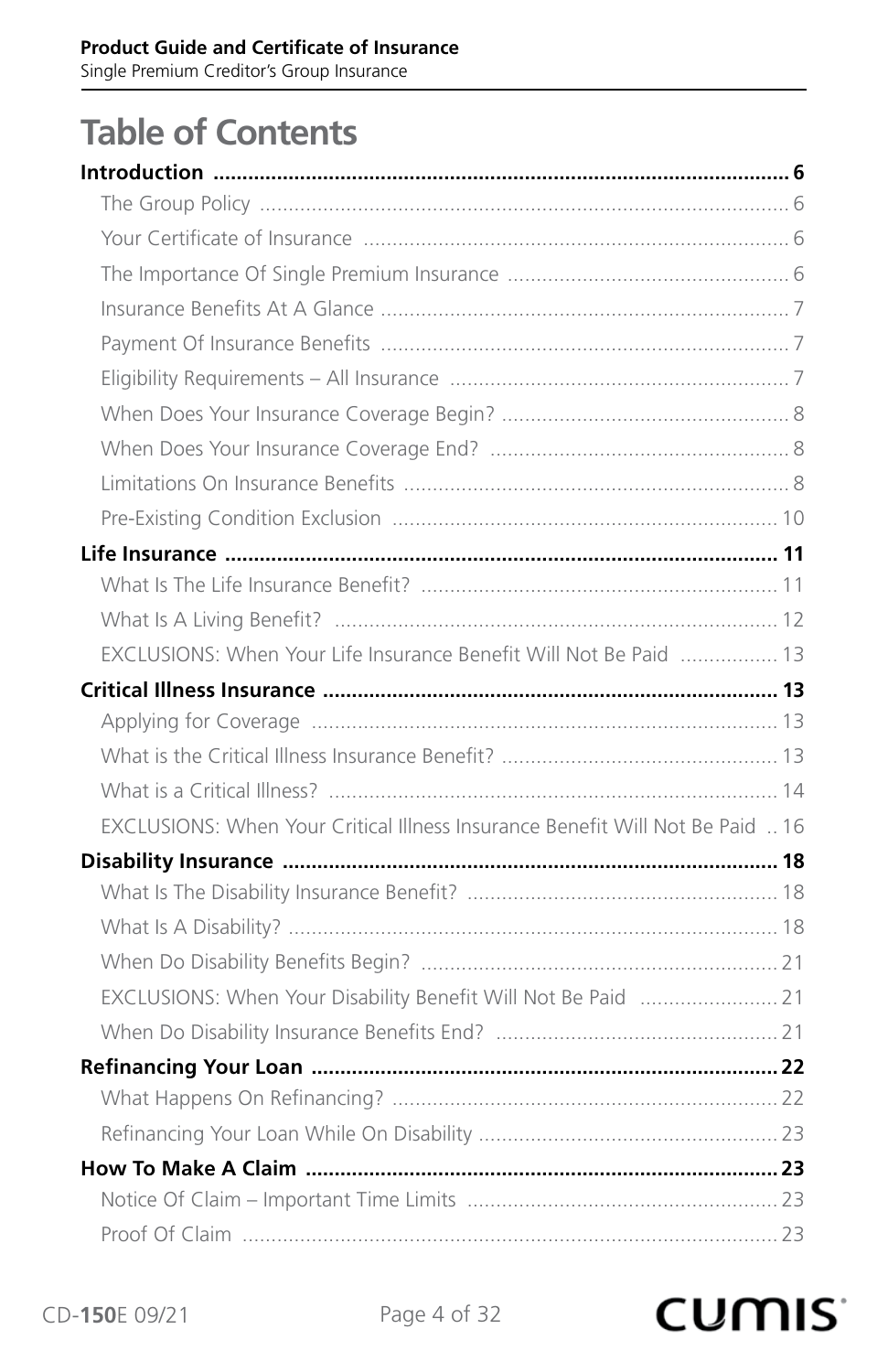Single Premium Creditor's Group Insurance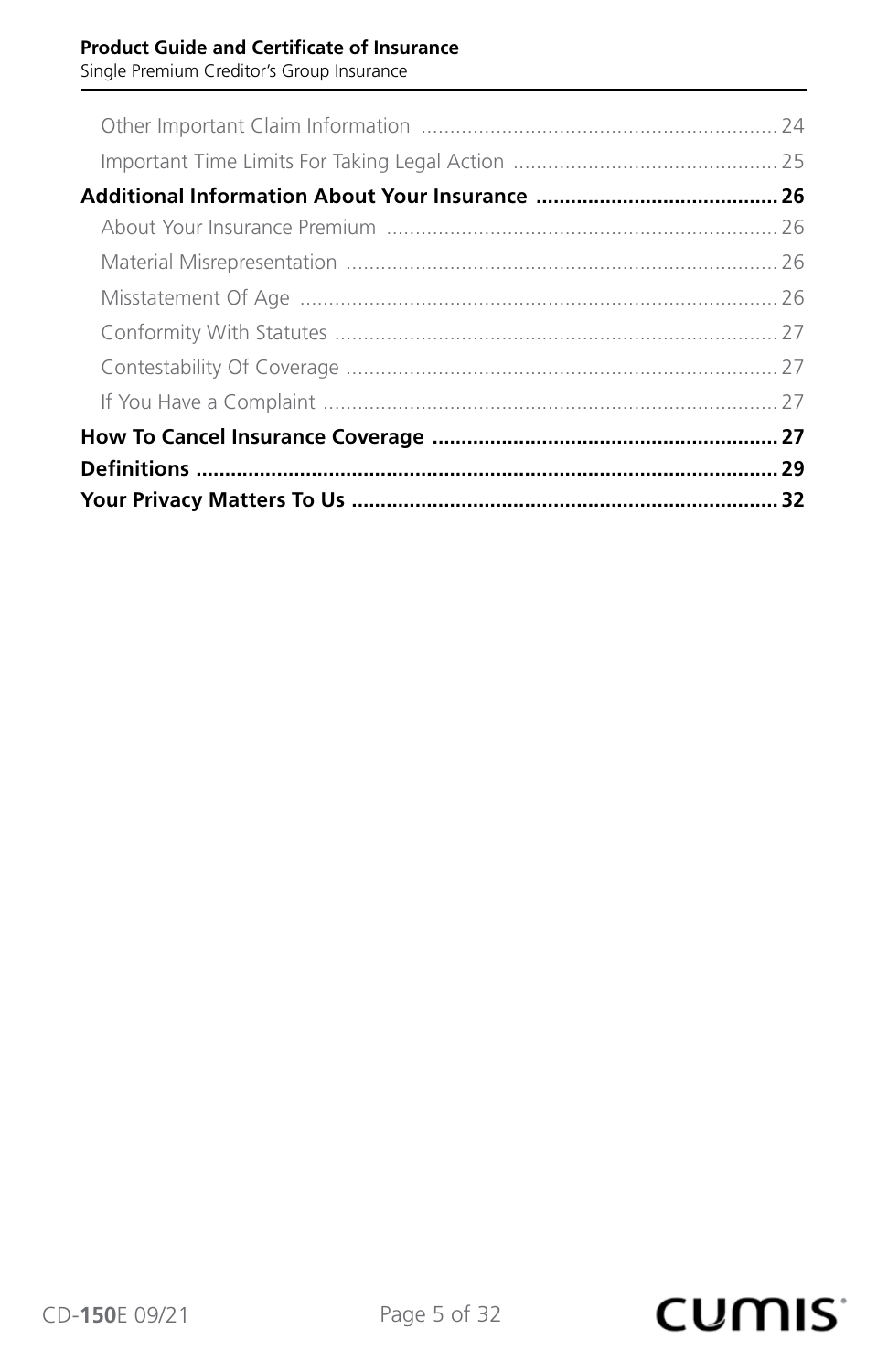## <span id="page-5-0"></span>**Introduction**

## **The Group Policy**

Co-operators Life Insurance Company has issued a creditor's group insurance policy to the Group Policyholder specified on your Insurance Enrolment. The Group Policy provides creditor's group insurance, as described in this Product Guide, to eligible borrowers of the Group Policyholder who enrol and pay the required Single Premium.

The Group Policy and this Product Guide are non – participating. This means your insurance coverage has no cash value and pays no dividends.

#### **Your Certificate of Insurance**

You are receiving this Product Guide because you chose to enrol in one or more types of insurance available to you under the Group Policy. It acts as your certificate of insurance and, along with your Insurance Enrolment is proof of your coverage under the Group Policy.

*NOTE: The Group Policyholder may not offer all types of insurance described in this Product Guide. Please see your Insurance Enrolment to confirm the type of insurance for which you have enrolled.*

The terms and conditions of your insurance are found in:

- your Insurance Enrolment;
- this Product Guide; and
- the Group Policy and any amendments.

All rights and obligations under the Group Policy will be governed by the laws of Canada and the provincial jurisdiction in which you reside at time of enrolment.

You have the right to examine and obtain a copy of the Group Policy and certain other written statements or records you have submitted to us (if any), subject to certain access limitations.

### **The Importance Of Single Premium Insurance**

The Single Premium Creditor's Group Insurance underwritten by Co-operators Life is an optional insurance product which offers security during times of financial hardship caused by certain life events.

If the information you provided upon Enrolment is complete and accurate, insurance benefits will be payable, subject to the applicable terms, conditions and exclusions, as set out in this Product Guide.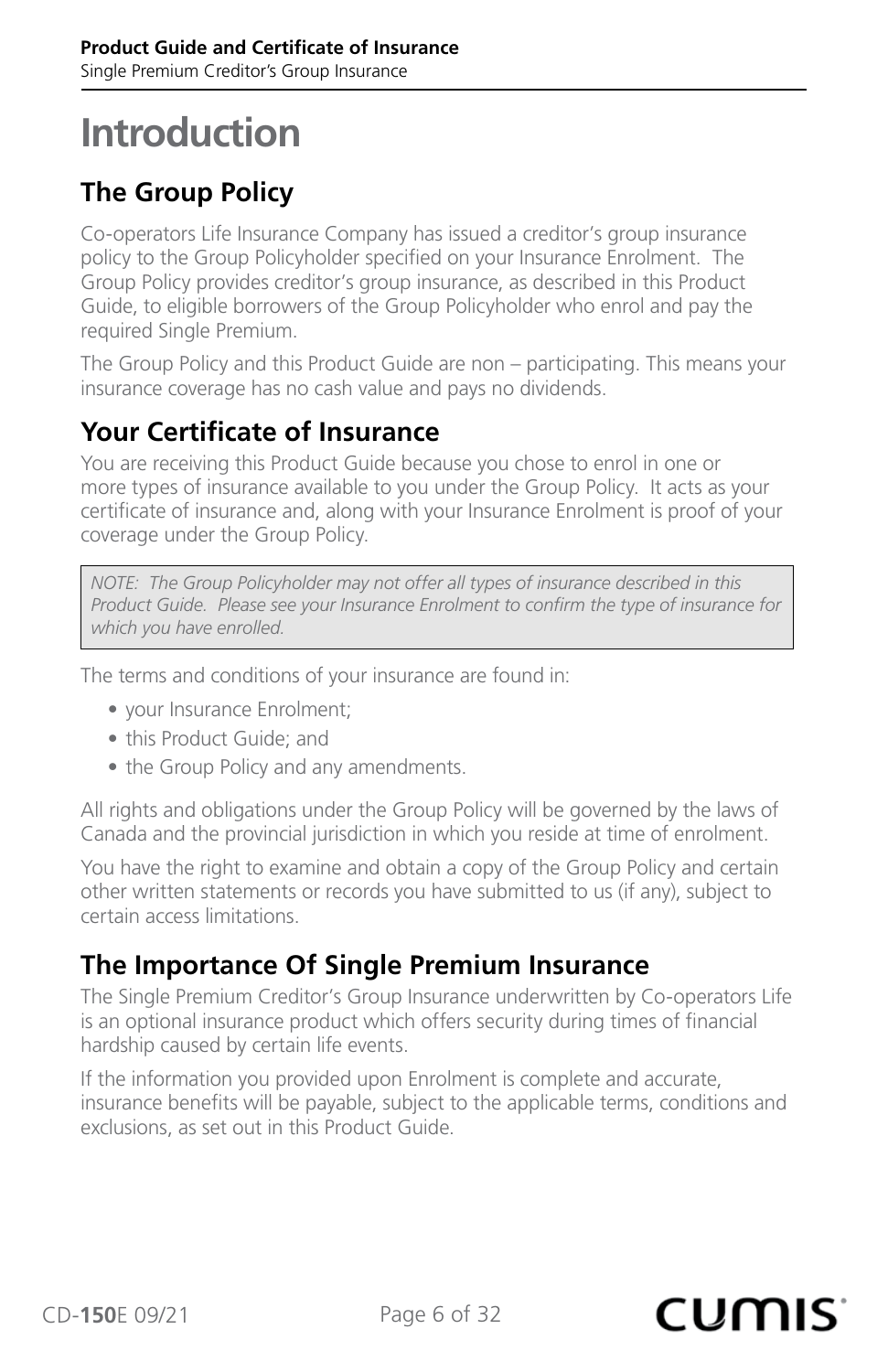#### <span id="page-6-0"></span>**Insurance Benefits At A Glance**

- **• Life Insurance:** Pays off or reduces your Outstanding Balance on your Insured Loan if you die.
- **Critical Illness Insurance:** Pays off or reduces your outstanding Insured Loan if you are Diagnosed with a covered critical illness.
- **Disability Insurance:** Covers your Insured Loan payment if you become Totally Disabled.

#### **Payment Of Insurance Benefits**

If payable, insurance benefits will be paid to the Group Policyholder. As the creditor for your Insured Loan, the Group Policyholder will apply the benefits towards the Outstanding Balance of your Insured Loan or otherwise to your credit.

## **Eligibility Requirements – All Insurance**

*NOTE: You must meet the eligibility requirements explained below. If you do not, you will not have any insurance coverage under this Product Guide.*

You are eligible to enrol for life insurance, critical illness insurance and disability insurance on your Loan if, as of the Effective Date of Insurance shown on your Insurance Enrolment:

- you are a Canadian resident (living in Canada at least six months out of the year);
- you have a legal obligation to repay your Loan to the Group Policyholder, either as a borrower, co-borrower, co-signer, guarantor or endorser;
- you have a legal obligation to repay your Loan to the Group Policyholder either as a Business owner, key person, or any person associated with the Business who is obligated to the debt;
- your age is within the Minimum/Maximum Eligibility Age for each type of insurance for which you have enrolled, as shown on your Insurance Enrolment; and
- you have not made a claim for a living benefit (accelerated death benefit) under any creditor's group insurance policy or certificate of insurance issued by us.

#### CD-**150**E 09/21 Page 7 of 32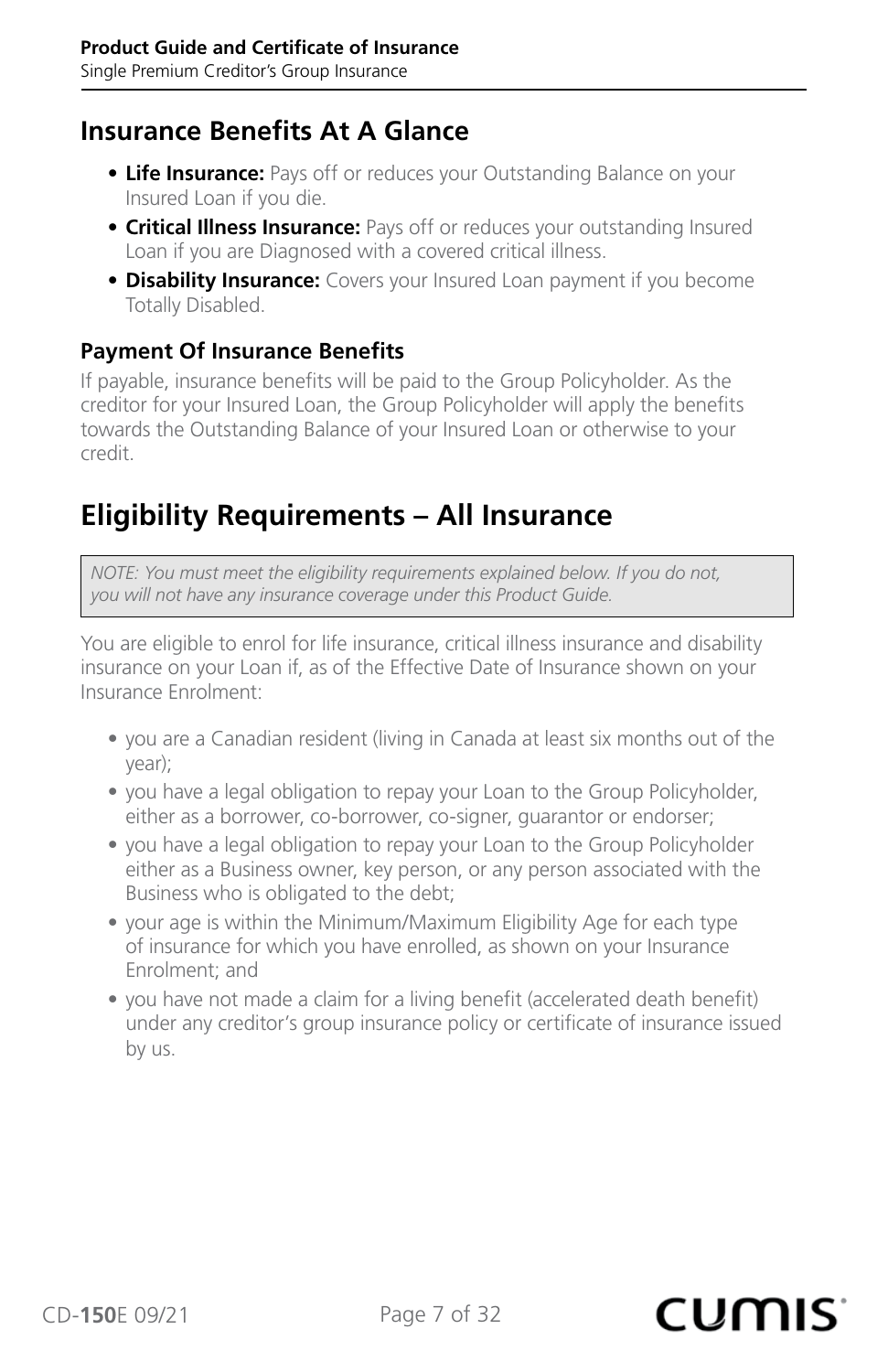### <span id="page-7-0"></span>**When Does Your Insurance Coverage Begin?**

Your Effective Date of Insurance for Single Premium Creditor's Group Insurance coverage begins on the Effective Date of Insurance as stated on your Insurance Enrolment. If you would like to enrol for additional benefits which were previously waived, or make any changes to your existing coverage, you may contact the Group Policyholder for more information.

### **When Does Your Insurance Coverage End?**

All insurance coverage, that is, life insurance, critical illness and/or disability insurance coverage, for which you have enrolled, will end on the earlier of the following:

- a) the expiry of the Maximum Term of Insurance, as shown on your Insurance Enrolment;
- b) the expiry of the Term for your Insured Loan as shown on your Insurance Enrolment:
- c) the date you reach the Coverage Termination Age as shown on your Insurance Enrolment:
- d) the Expiry of Insurance, as shown on your Insurance Enrolment;
- e) the date we receive your written cancellation request, or, where insurance coverage is provided for more than one person, the date we receive a written cancellation request from all Insureds;
- f) the date your Insured Loan is paid in full, refinanced, discharged or assumed by another person;
- g) the date you are released, by operation of law, from your legal obligation to repay your Insured Loan (whether upon discharge from bankruptcy or otherwise):
- h) the date you transfer or assign your Insured Loan to a creditor other than the Group Policyholder;
- i) the date you have missed more than six consecutive payments, on your Insured Loan;
- j) the date we pay a life insurance benefit, a living benefit, or a critical illness insurance benefit under this Product Guide:
- k) the date the Group Policy is terminated in accordance with its terms; and
- l) the date of your death.

## **Limitations On Insurance Benefits**

For all insurance, there are limits on the total amount of insurance you can obtain and how long your insurance will remain in force. For disability insurance, there are also limits on how long we will pay benefits if a claim is made.

**Maximum Benefit Period Per Occurrence** means the maximum limit on the total number of months for which we will pay disability insurance benefits for a single claim, as shown on your Insurance Enrolment.

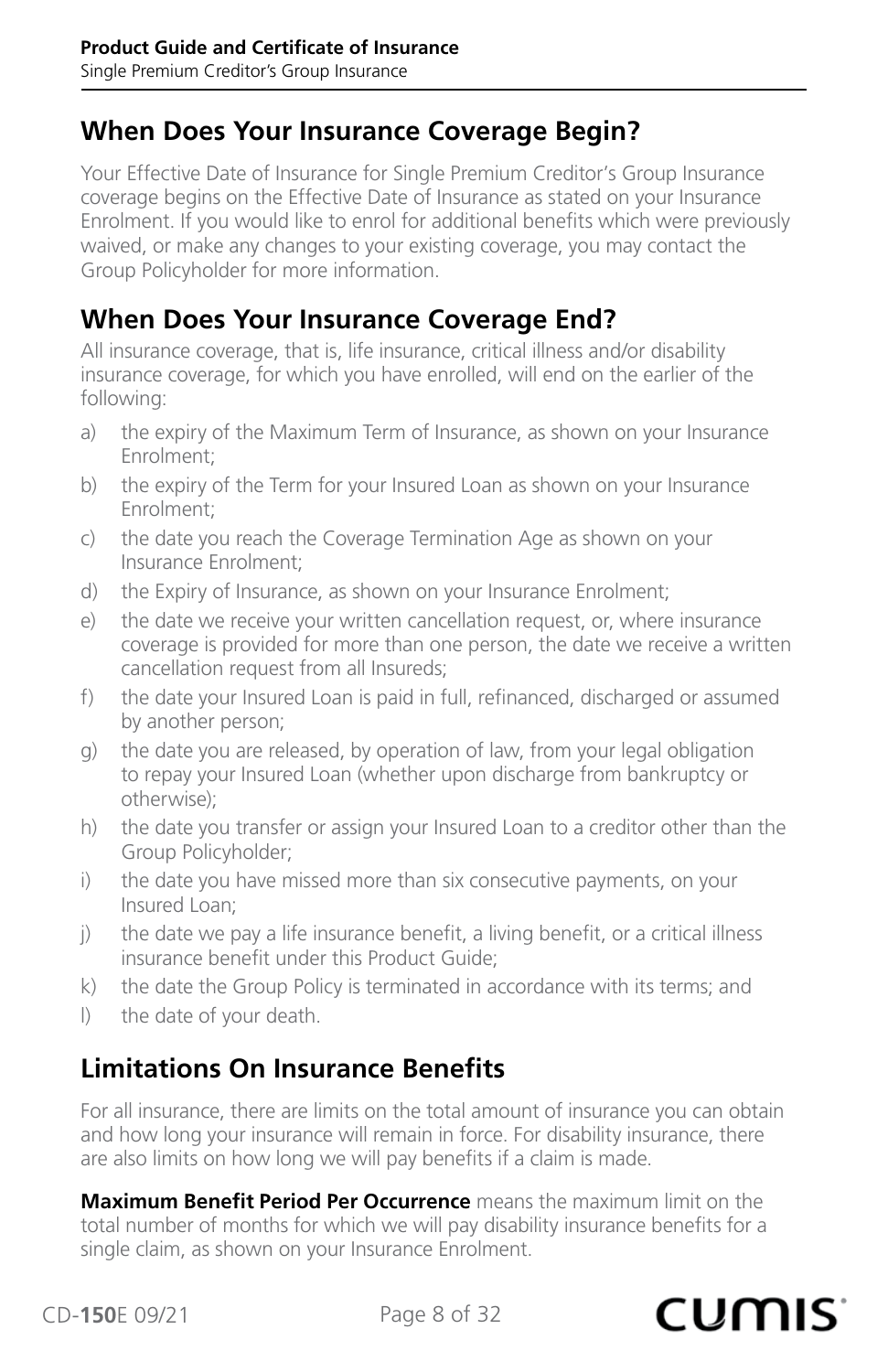**Maximum Cumulative Benefit Payable** means the maximum limit on the total amount of disability insurance benefits we will pay for any Loan, as shown on your Insurance Enrolment.

If your life insurance coverage amount or, if applicable, critical illness insurance coverage amount is less than the Maximum Cumulative Benefit Payable, your disability insurance benefit payments will be capped at the life or critical illness insurance coverage amount.

**Maximum Insurance Available** means the maximum limit on the amount of life insurance and critical illness insurance coverage we will issue for any Loan as shown on your Insurance Enrolment.

*NOTE: If you have added Single Premium Insurance to your Loan, any life insurance or critical illness insurance benefit payable will include the Single Premium, even if the "Amount of Insured Loan" shown on your Insurance Enrolment exceeds the "Maximum Insurance Available".*

**Maximum Monthly Benefit Payable** means the maximum limit on the monthly amount of disability insurance benefits we will pay for any Loan, as shown on your Insurance Enrolment.

**Maximum Term of Insurance** means the maximum period of time of which we will provide insurance on any Loan, as shown on your Insurance Enrolment.

*NOTE: The Maximum Term of Insurance may be less than the term of your Loan. This means that when the Maximum Term of Insurance expires, your insurance coverage will end and we will not pay any benefits after that time. If the term of your Loan is longer than the Maximum Term of Insurance, you may enrol for new insurance coverage when the Maximum Term of Insurance expires. Please refer to the heading Refinancing Your Loan for additional information.*

Your Loan will not be insured for the full duration of the Loan term if:

- the term of your Loan extends beyond the Coverage Termination Age shown on your Insurance Enrolment; or
- the disbursement of funds for your Loan is after your Effective Date of Insurance.

Once your insurance coverage has expired, we will not pay any benefits after that time.

If your Approved Loan Amount and/or monthly payment amount is greater than the Maximum Insurance Available and/or the Maximum Monthly Benefit Payable amount shown on your Insurance Enrolment, your Insured Loan will be capped at these stated values.

These capped insured coverage amounts will be used to calculate the Single Premium and pay insurance benefits at the time of claim.

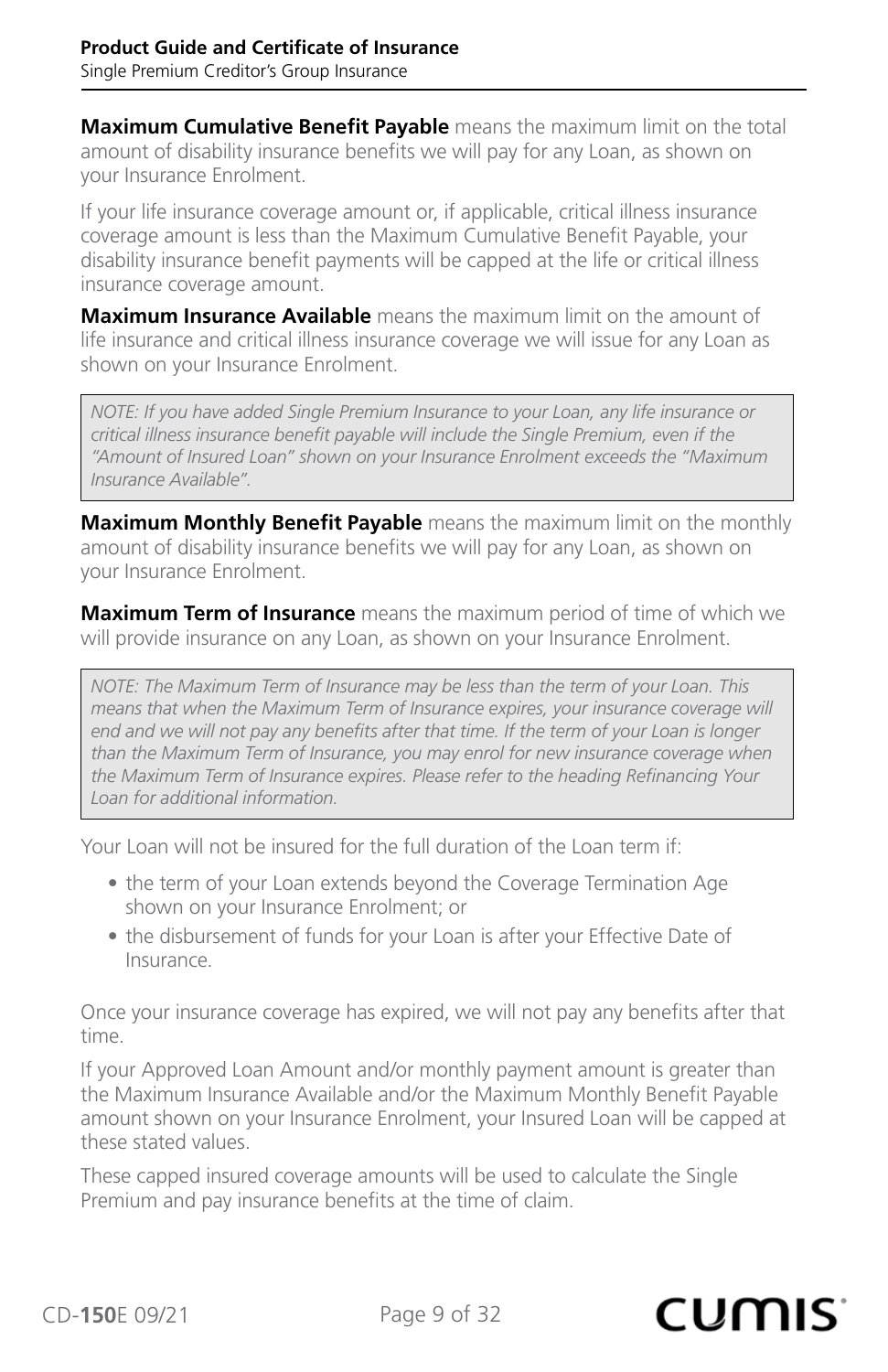#### <span id="page-9-0"></span>**Reduced Insurance Benefits**

If the "Amount of Insured Loan" shown on your Insurance Enrolment is less than the total amount of your Loan, then the amount of the insurance benefit will be reduced proportionately. The benefit will be calculated based on the Outstanding

Balance of your Loan multiplied by the proportion of the "Amount of Insured Loan" to your total Loan (expressed as a percentage).

*For Example:*

If your Loan is \$80,000 and the "Amount of Insured Loan" shown on your Insurance Enrolment is \$40,000, then for a life insurance claim, we will pay 50 per cent (that is, \$40,000 divided by \$80,000) of the outstanding loan balance plus 50 per cent of the Accrued Interest and Settlement Interest.

## **Pre-Existing Condition Exclusion**

*NOTE: We will not pay any insurance benefits or refund your Single Premium if your life, living benefit, critical illness or Total Disability claim results directly or indirectly from, or is in any way related to, a Pre-Existing Condition.*

A **Pre-Existing Condition** is any illness, disease, bodily injury, condition or symptom (regardless of whether or not a Diagnosis has been made) for which you sought or received, or a prudent person would have sought or received, Medical Advice or Treatment within the specified Pre-Existing Condition (PEC) Exclusion Period (in months) as shown on your Insurance Enrolment, immediately preceding the Effective Date of Insurance.

For this definition of Pre-Existing Condition:

- **• Medical Advice or Treatment** means consultation with a Licensed Physician or registered Health Care Practitioner. This includes, but is not limited to, medical or paramedical treatment and investigative tests, taking pills or any prescription medication, or receiving injections, for any condition related to the illness, disease or bodily injury for which you have made a claim.
- **• Heath Care Practitioner** means a person lawfully entitled to provide insured health services, as defined under the Canada Health Act.

#### **How Does The Pre-Existing Condition Exclusion Work?**

If you had symptoms or were treated for a medical condition within a specified period of time before your insurance coverage began, we will not pay any insurance benefits if your life, living benefit, critical illness or Total Disability claim occurs within a specified period of time after your insurance coverage began. These specified periods of time are shown together on your Insurance Enrolment (in months) as the Pre-Existing Condition Exclusion Period.

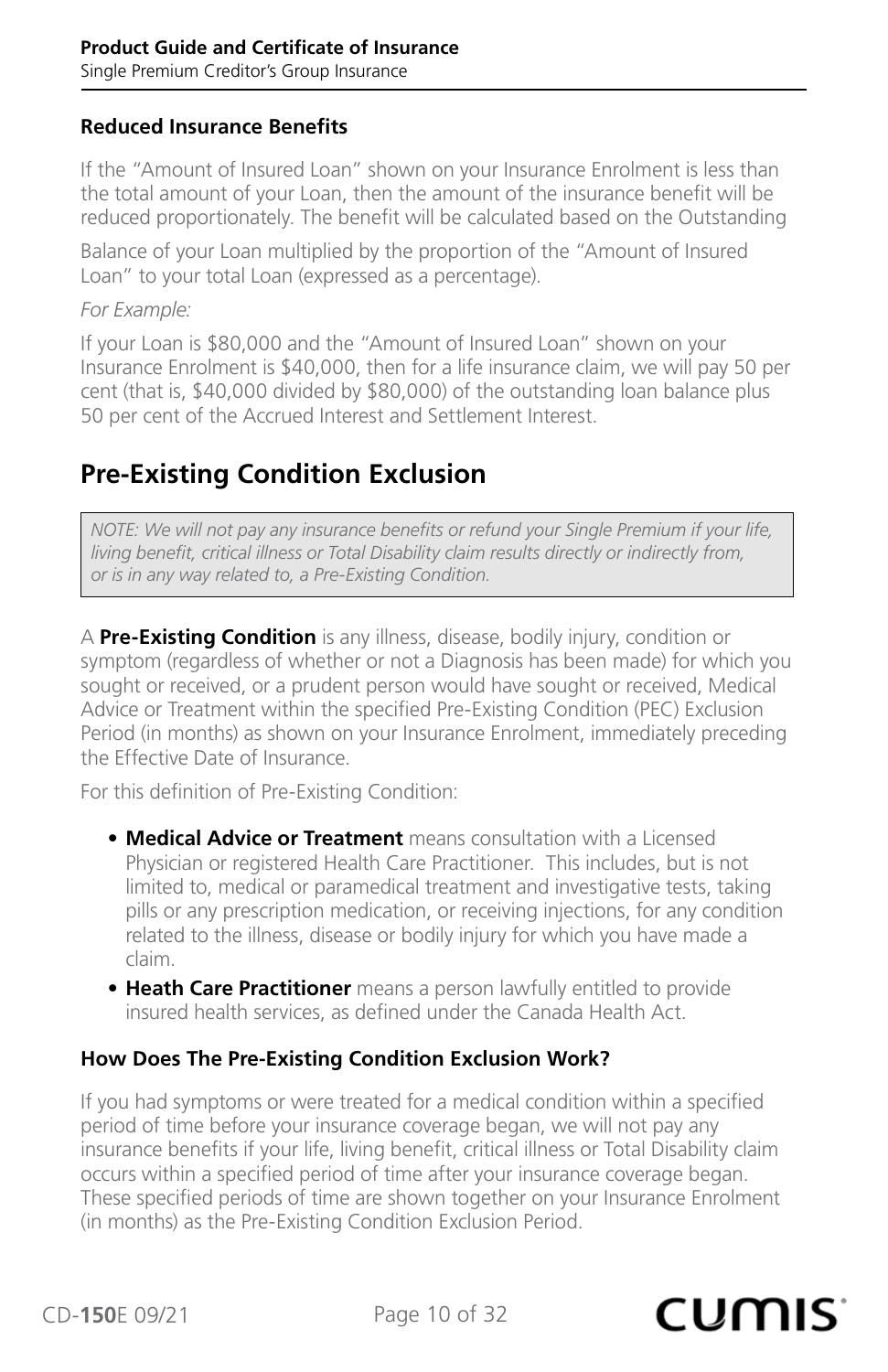#### <span id="page-10-0"></span>*For Example:*

Your Pre-Existing Condition Exclusion Period shown on your Insurance Enrolment (in months) is "6/6". You had symptoms and were treated for a heart condition five months before your coverage began. If your life, living benefit, critical illness or Total Disability claim occurred as a result of your heart condition, and your coverage had been in effect for less than six full months, we would not pay insurance benefits.

However, as long as you met all eligibility requirements for enrolment on the Effective Date of Insurance shown on your Insurance Enrolment, we would pay insurance benefits if your life, living benefit, critical illness or Total Disability claim occurred as a result of your heart condition, any time after your coverage has been in effect for six full months.

However, if your claim for critical illness insurance benefits or disability insurance benefits was denied due to a Pre-Existing Condition, your insurance would remain in effect and continue.

#### **Pre-Existing Condition Exclusion Period**

The Pre-Existing Condition exclusion applies during the Pre-Existing Condition Exclusion Period shown on your Insurance Enrolment. We would pay insurance benefits if, after the Pre-Existing Condition Exclusion Period expired, your life, living benefit, critical illness or Total Disability claim was related to a Pre-Existing Condition.

## **Life Insurance**

## **What Is The Life Insurance Benefit?**

If you have enrolled for life insurance coverage and you meet the terms and conditions of this Product Guide, when you die, we will pay a life insurance benefit, which will be equal to the Outstanding Balance of your Insured Loan as of the date of your death, plus any reasonable pre-payment penalties associated with early payout if allowed under your Loan agreement, as calculated by the Group Policyholder.

The amount of life insurance benefit payable will be the lesser of:

- the Outstanding Balance of your Insured Loan at the date of your death; or
- the Outstanding Balance calculated based on the original payment schedule and term of your Insured Loan.

We will also pay Accrued Interest on the Outstanding Balance of your Insured Loan as well as Settlement Interest.

Life insurance benefits payable will not exceed:

- the Outstanding Balance of your Insured Loan; or
- the Maximum Insurance Available shown on your Insurance Enrolment.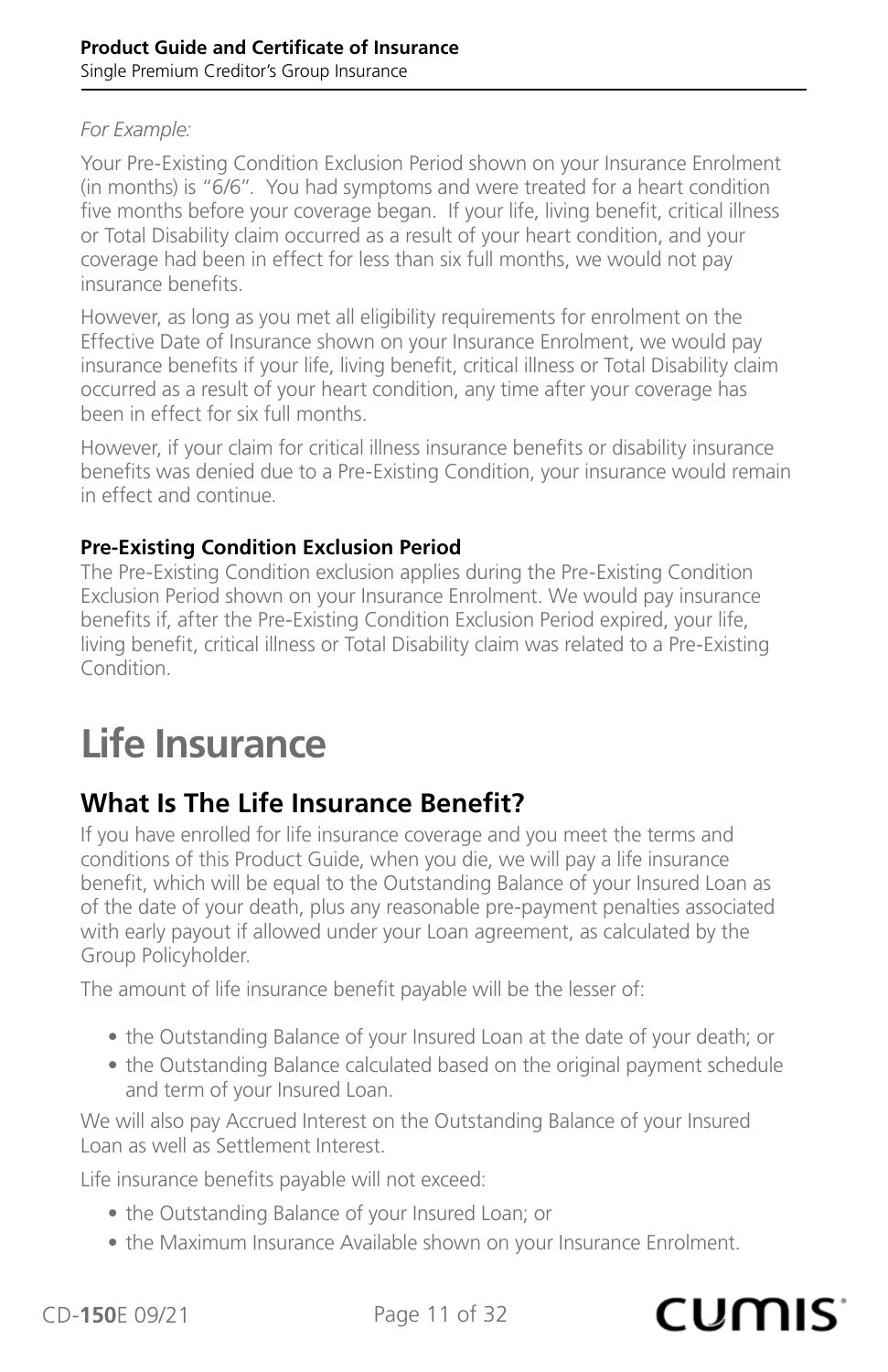<span id="page-11-0"></span>*NOTE: If the amount of insurance for which you have enrolled and we have issued is less than your Loan amount, your life insurance benefit will be reduced proportionately as described in the heading Reduced Insurance Benefits.*

This life insurance benefit is subject to the limitations and exclusions described in this Product Guide.

## **What Is A Living Benefit?**

If you have enrolled for life insurance coverage, then you are eligible for the living benefit (accelerated death benefit).

If you are Diagnosed with a terminal illness (your life expectancy from that terminal illness is 12 months or less) as determined by a Licensed Physician we consider appropriate to make such a Diagnosis, you are eligible to make a living benefit claim.

*NOTE: A living benefit claim must be made prior to death occurring.*

We will pay an insurance benefit equal to the Outstanding Balance of your Insured Loan as of the date of your Diagnosis of your terminal illness, plus any reasonable pre-payment penalties associated with early payout if allowed under your Loan agreement, as calculated by the Group Policyholder.

The amount of living benefit payable will be the lesser of:

- the Outstanding Balance of your Insured Loan as of the Date of Diagnosis of your terminal illness; or
- the Outstanding Balance calculated based on the original payment schedule and term of your Insured Loan.

We will also pay Accrued Interest on the Outstanding Balance of your Insured Loan as well as Settlement Interest.

The amount of insurance payable for a living benefit will not exceed:

- the Outstanding Balance of you Insured Loan; or
- the Maximum Insurance Available shown on your Insurance Enrolment.

*NOTE: If the amount of insurance for which you have enrolled and we have issued is less than your Loan amount, your living benefit insurance amount will be reduced proportionately as described in the heading Reduced Insurance Benefits.*

This living benefit is subject to the limitations and exclusions described in this Product Guide.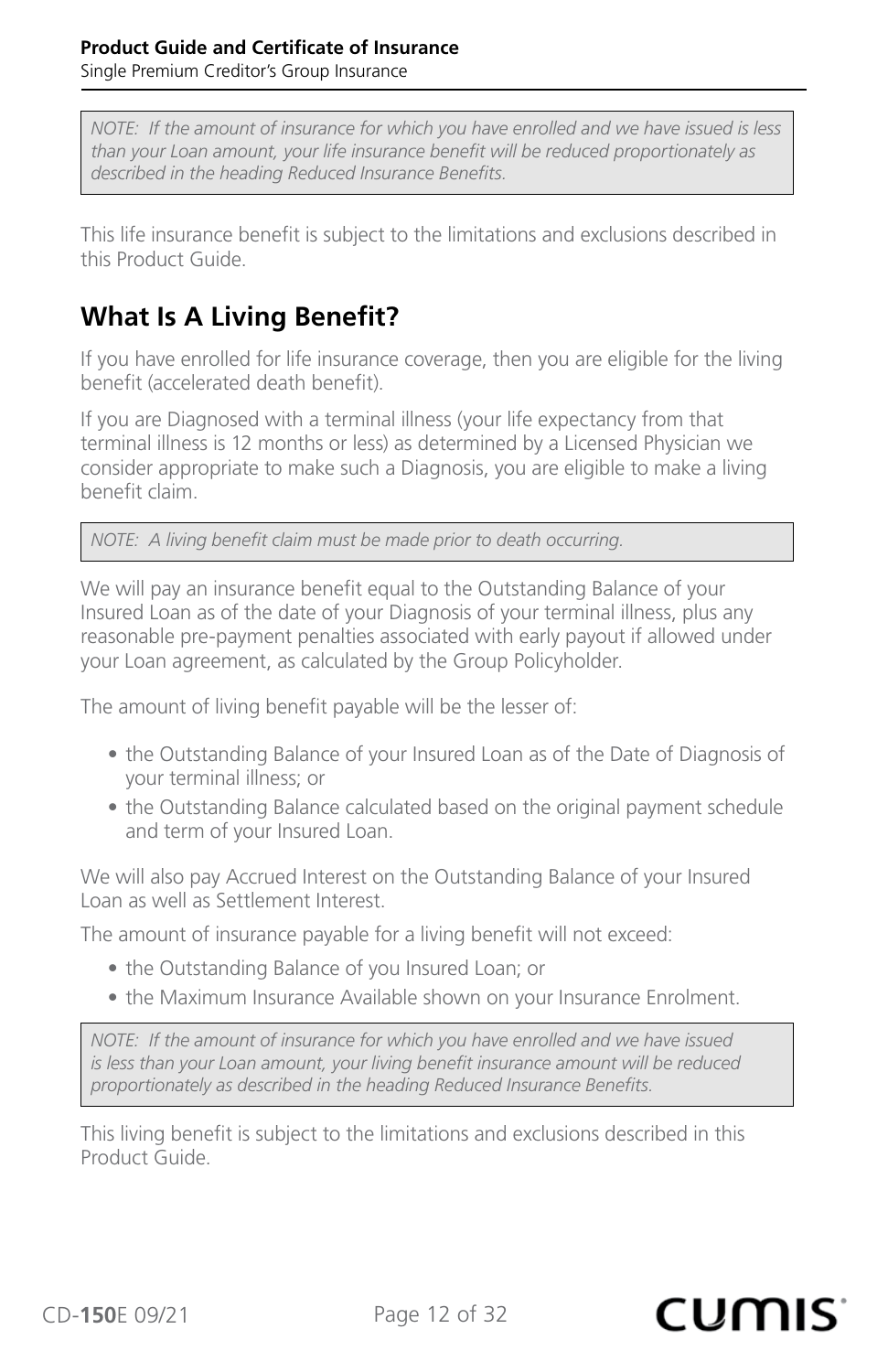## <span id="page-12-0"></span>**EXCLUSIONS: When Your Life Insurance Benefit Will Not Be Paid**

Your life insurance benefit or living benefit is not payable if your cause of loss results directly or indirectly from or is an any way related to:

- any Pre-Existing Condition;
- you committing Suicide within two years after the Effective Date of Insurance (applicable to life insurance benefit only);
- you committing or attempting to commit a criminal offence;
- you using or ingesting any drug, alcohol, poisonous substance, intoxicant and/or narcotic other than as prescribed and administered by or in accordance with the instruction of a Licensed Physician;
- your operation or control of any motorized vehicle or watercraft with blood alcohol concentration in excess of legal limits in the applicable jurisdiction; or
- you or your estate representative not providing us with notice and proof of your claim within the time limits specified in this Product Guide.

## **Critical Illness Insurance**

## **Applying for Coverage**

You are eligible to enrol for critical illness insurance on your Loan if, as of the "Effective Date of Insurance" shown on your insurance enrolment:

- a) you have also enrolled for life insurance on your Loan; and
- b) you have not made a claim for a critical illness insurance benefit under any creditor's group insurance policy or certificate of insurance issued by us.

## **What is the Critical Illness Insurance Benefit?**

If you have enrolled for critical illness insurance coverage and you meet the terms and conditions of this Product Guide, we will pay an insurance benefit as of the date of your Diagnosis with a critical illness as confirmed by appropriate results, plus any reasonable pre-payment penalties associated with early payout if allowed under your Loan agreement, as calculated by the Group Policyholder.

To be eligible for a critical illness insurance benefit, your Diagnosis of heart attack, stroke or cancer must be made after the Effective Date of Insurance and before your insurance ends.

The amount of critical illness insurance benefit payable will be the lesser of:

- the Outstanding Balance of your Loan as of the Date of Diagnosis of your critical illness; or
- the Outstanding Balance calculated based on the original payment schedule and term of your Loan.

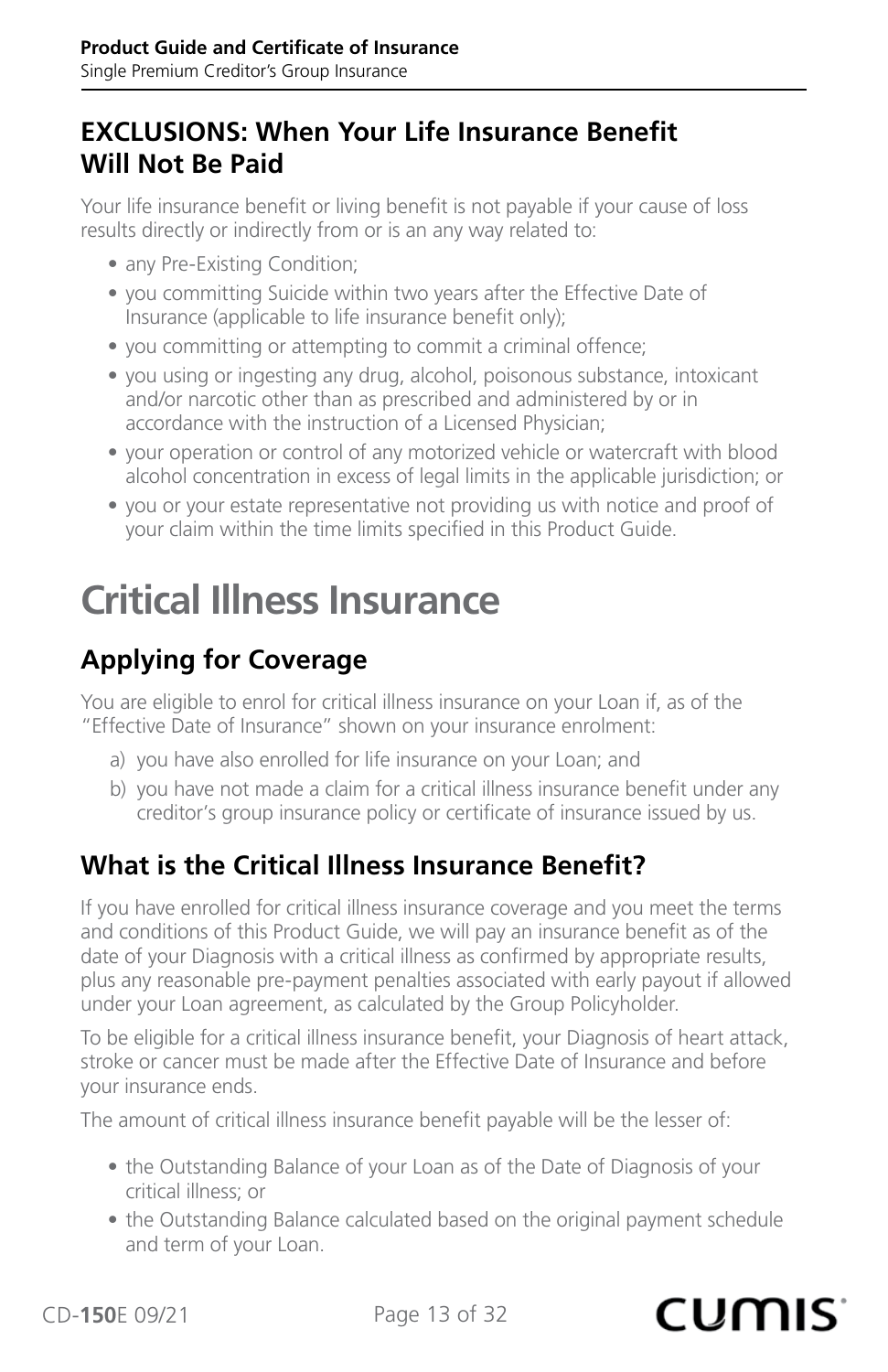<span id="page-13-0"></span>We will also pay Accrued Interest on the Outstanding Balance of your Insured Loan as well as Settlement Interest.

Critical Illness insurance benefits payable will not exceed:

- the amount of insurance coverage which we have issued to you; or
- the Maximum Insurance Available shown on your Insurance Enrolment.

*NOTE: If the amount of insurance for which you have enrolled and we have issued is less than your Loan amount, the amount of your critical illness insurance benefit will be reduced proportionately as described in the pro-rated insurance calculation example.*

This critical illness insurance benefit is subject to the limitations and exclusions described in this Product Guide.

## **What is a Critical Illness?**

Critical illnesses are Heart Attack, Stroke and Cancer, which are defined as follows:

**Heart Attack** (acute myocardial infarction) means the definite Diagnosis of death of heart muscle, due to obstruction of blood flow, that results in a rise and fall of cardiac biomarker to levels considered diagnostic of acute myocardial infarction, with at least one (1) of the following:

- heart attack symptoms;
- new electrocardiogram (ECG) changes consistent with a heart attack; or
- development of new pathological Q waves on ECG following an intra-arterial cardiac procedure including, but not limited to, coronary angiography and or angioplasty.

#### **Heart Attack Exclusions:**

*Heart Attack does not include, and we will not pay a critical illness insurance benefit for, any of the following:*

- *a) ECG changes suggestive of a prior myocardial infarction;*
- *b) other acute coronary syndromes, including angina pectoris and unstable angina; or*
- *c) elevated cardiac biomarkers and/or symptoms that are due to medical procedures or diagnoses other than heart attack*

The Diagnosis of Heart Attack (acute myocardial infarction) must be made by a Specialist.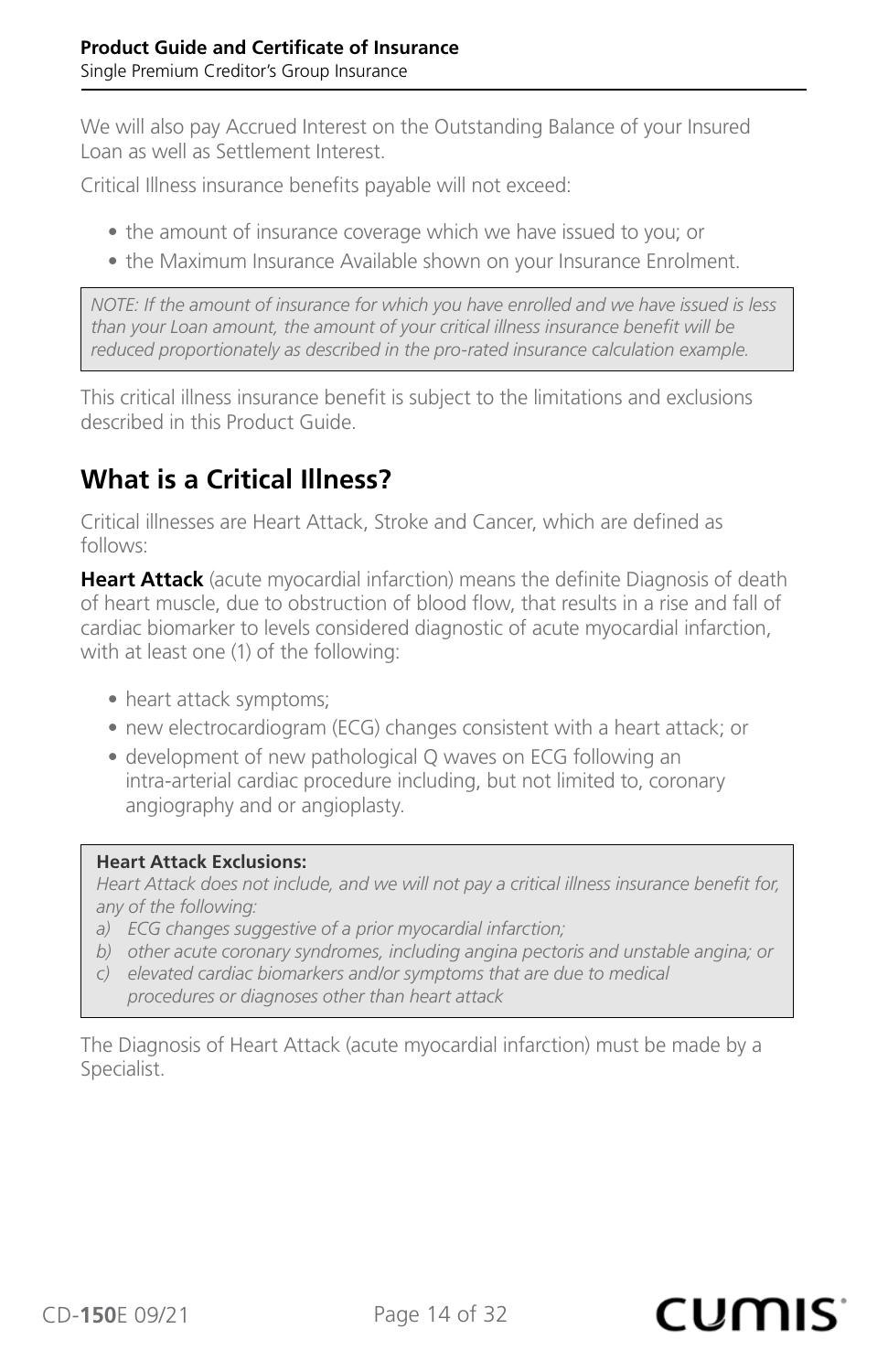**Stroke** (cerebrovascular accident resulting in persistent neurological deficits) is defined as a definite Diagnosis of an acute cerebrovascular event caused by intra-cranial thrombosis, hemorrhage, or embolism, with:

- acute onset of new neurological symptoms, and
- new objective neurological deficits on clinical examination, persisting continuously for more than 30 days following the Date of Diagnosis. These new symptoms and deficits must be corroborated by diagnostic imaging testing showing changes that are consistent in character, location and timing with the new neurological deficits.

For the purpose of this Product Guide, neurological deficits must be detectable by a Specialist and may include, but are not restricted to, measurable loss of hearing, measurable loss of vision, measurable changes in neuro-cognitive function, objective loss of sensation, paralysis, localized weakness, dysarthria (difficulty with pronunciation), dysphasia, (difficulty with speech), dysphagia (difficulty swallowing), impaired gait (difficulty walking), difficulty with balance, lack of coordination, or new-onset seizures undergoing treatment. Headache or fatigue will not be considered a neurological deficit.

#### **Stroke Exclusions:**

*Stroke does not include, and we will not pay a critical illness insurance benefit for, any of the following medical conditions:*

- *a) Transient Ischaemic Attacks (TIA);*
- *b) intracerebral vascular events due to trauma;*
- *c) ischaemic disorders of the vestibular system;*
- *d) death of tissue of the optic nerve or retina without total loss of vision of that eye; or,*
- *e) lacunar infarcts which do not meet the definition of stroke as described above.*

The Diagnosis of a Stroke must be made by a Specialist.

**Cancer** means the definite Diagnosis of a malignant tumor characterized by the uncontrolled growth and spread of malignant cells and the invasion of tissue. Cancer includes: carcinoma, melanoma, leukemia, lymphoma, and sarcoma.

For the purpose of this Product Guide:

- T1a or T1b prostate cancer means a clinically inapparent tumour that was not palpable on digital rectal examination and was incidentally found in resected prostatic tissue
- the term gastrointestinal stromal tumours (GIST) classified as AJCC Stage 1 means:
	- i) gastric and omental GIST that are less than or equal to 10 cm in greatest dimension with five or fewer mitoses per 5 mm<sup>2</sup>, or 50 per HPF; or
	- ii) small intestinal, esophageal, colorectal, mesenteric and peritoneal GISTs that are less than or equal to 5 cm in greatest dimension with 5 or fewer mitoses per 5 mm<sup>2</sup>, or 50 per HPF;
- the terms Tis, Ta, T1a, T1b, T1 and AJCC Stage 1 are as defined in the American Joint Committee on Cancer (AJCC) cancer staging manual, 8<sup>th</sup> Edition, 2018.

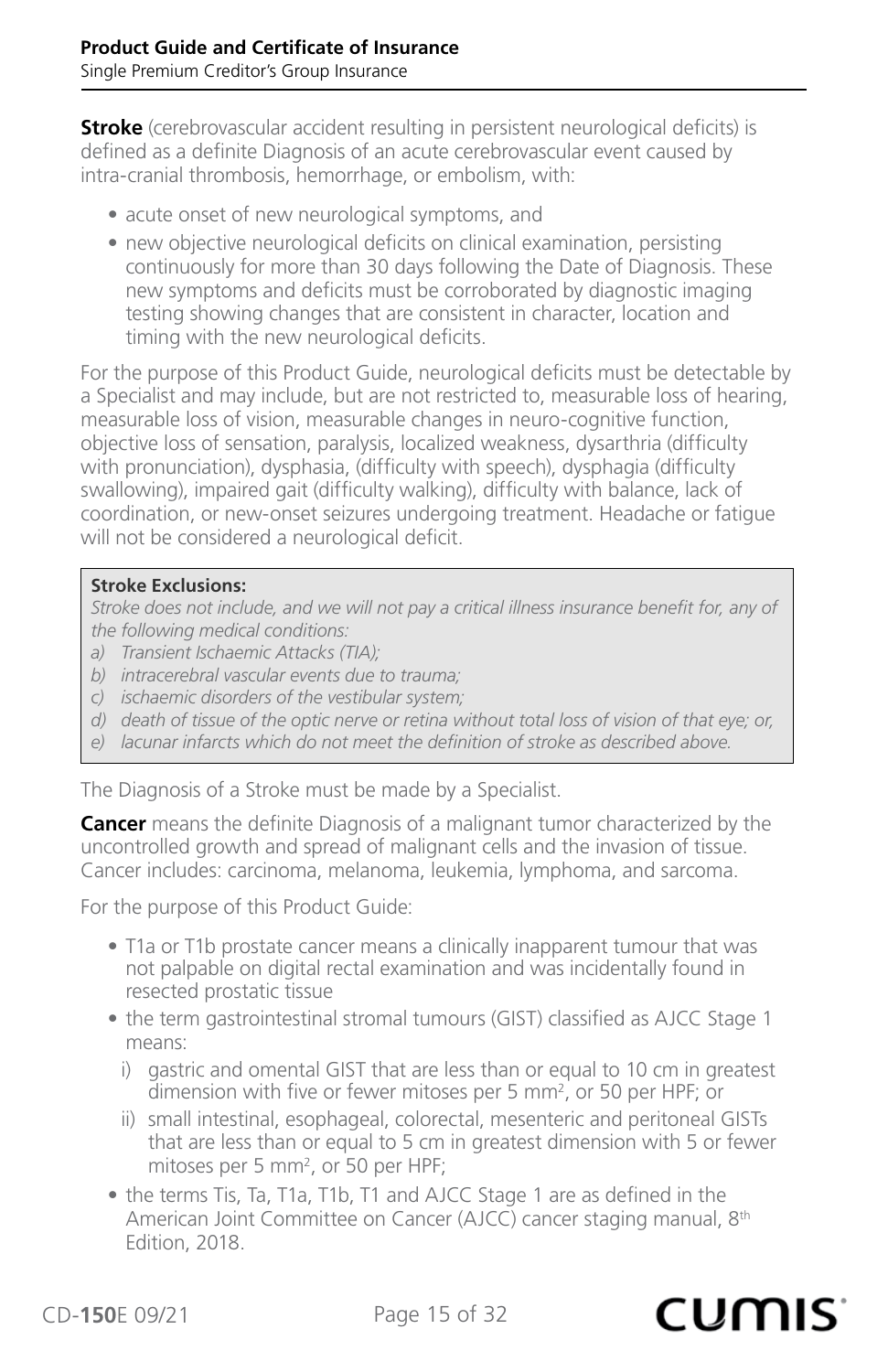<span id="page-15-0"></span>• the term Rai stage 0 is as defined in KR Rai, A Sawitsky, EP Cronkite, AD Chanana, RN Levy and BS Pastemack: Clinical staging of chronic lymphocytic leukemia. Blood 46:219, 1975.

#### **Cancer Exclusions:**

*Cancer does not include, and we will not pay a critical illness insurance benefit for, any of the following medical conditions:*

- *a) lesions described as benign, non-invasive, pre-malignant, of low and/or uncertain malignant potential, borderline, carcinoma in situ, or tumours classified as Tis or Ta;*
- *b) malignant melanoma of skin that is less than or equal to 1.0 mm in thickness, unless it is ulcerated or is accompanied by lymph node or distant metastasis;*
- *c) any non-melanoma skin cancer, without lymph node or distant metastasis. This includes but is not limited to, cutaneous T cell lymphoma, basal cell carcinoma, squamous cell carcinoma or Merkel cell carcinoma;*
- *d) prostate cancer classified as T1a or T1b, without lymph node or distant metastasis;*
- *e) papillary thyroid cancer or follicular thyroid cancer, or both, that is less than or equal to 2.0 cm in greatest dimension and classified as T1, without lymph node or distant metastasis;*
- *f) chronic lymphocytic leukemia classified as Rai stage 0 without enlargement of lymph nodes, spleen or liver and with normal red blood cell and platelet counts;*
- *g) gastro-intestinal stromal tumours classified as AJCC Stage 1;*
- *h) grade 1 neuroendocrine tumours (carcinoid) confined to the affected organ, treated*  with surgery alone and requiring no additional treatment, other than perioperative *medication to oppose effects from hormonal over secretion by the tumour; or*
- *i) thymomas (stage1) confined to the thymus, without evidence of invasion into the capsule or spread beyond the thymus.*

The Diagnosis of Cancer must be made by a Specialist and must be confirmed by a pathology report.

### **EXCLUSIONS: When Your Critical Illness Insurance Benefit Will Not Be Paid**

The critical illness insurance benefit will not be payable if your medical condition is a result of:

- your Diagnosis:
	- a) not fully meeting the requirements for the definitions of heart attack, stroke or cancer, described above; or
	- b) is specifically listed under the headings Heart Attack Exclusions, Stroke Exclusions or Cancer Exclusions, described above;
- your medical condition results directly or indirectly from you self-inflicting an injury or attempting to take your own life, regardless of your state of mind and whether you are aware or not of the result of your actions;
- you committing or attempting to commit a criminal offence;
- you using or ingesting any drug, alcohol, poisonous substance, intoxicant and/or narcotic other than as prescribed and administered by or in accordance with the instruction of a Licensed Physician;

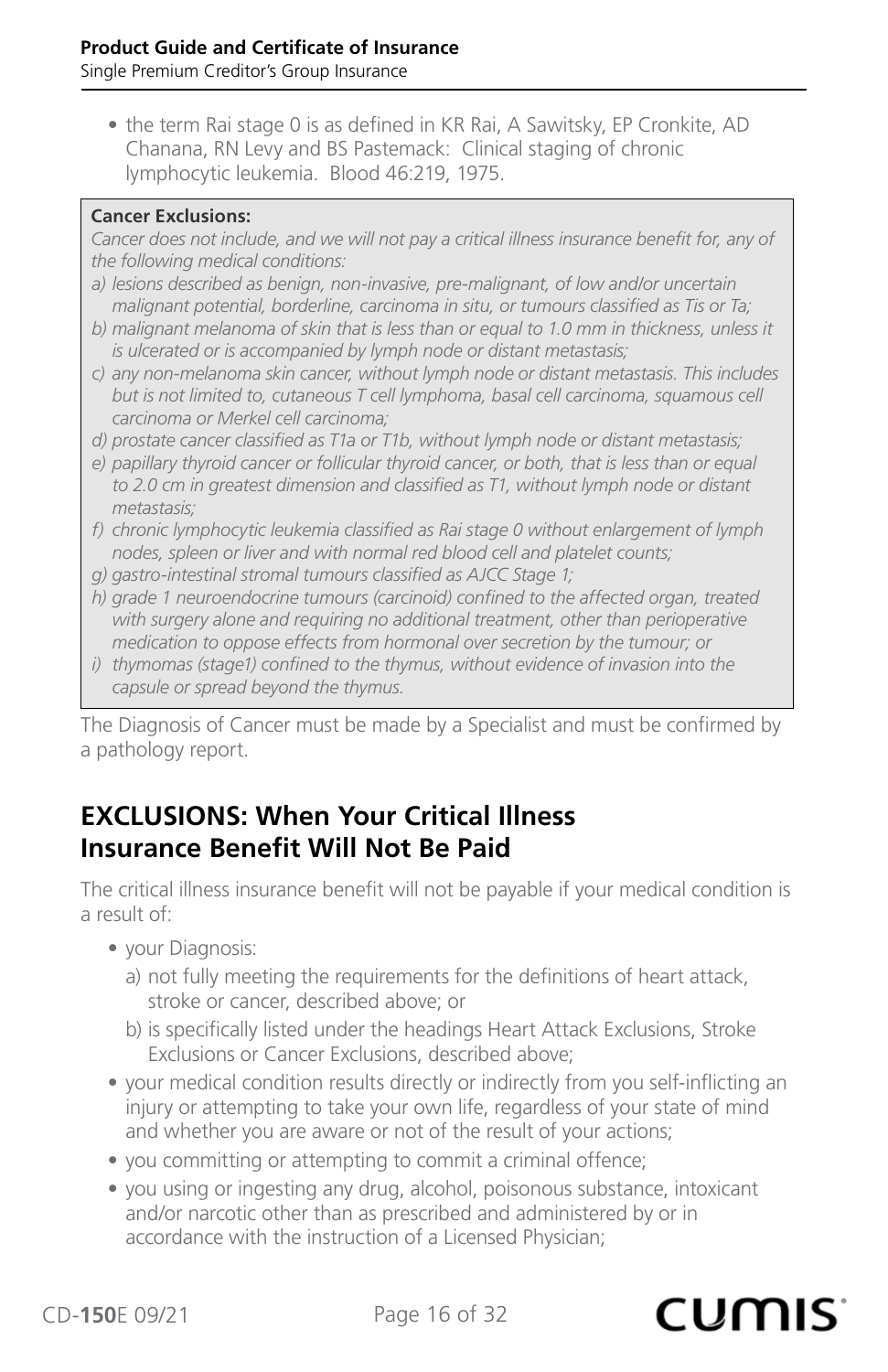- your operation or control of any motorized vehicle or watercraft with blood alcohol concentration in excess of legal limits in the applicable jurisdiction; or
- you or your estate representative not providing us with notice and proof of your claim within the time limits specified in this Product Guide.

#### **Cancer within 90 days**

A Critical Illness benefit will not be payable if within 90 days following the Effective Date of Insurance, you have any of the following:

- signs, symptoms or investigations leading directly or indirectly to a Diagnosis of any cancer (covered or not covered under this Product Guide); or
- a Diagnosis of any cancer (covered or not covered under this Product Guide).

If this happens, we will cancel your critical illness insurance coverage and provide a full refund of any Premium paid for this coverage.

#### **Pre-Existing Cancer Exclusion**

We will not pay a critical illness insurance benefit for a Diagnosis of cancer if you had any cancer at any time before the Effective Date of Insurance.

*NOTE: For critical illness insurance, the Pre-Existing Condition Exclusion Period shown on your Insurance Enrolment does not apply if you have ever had any form of cancer (that is, not just a form of cancer covered by critical illness insurance available under this Product Guide). If this applies to you, we will not pay a critical illness insurance benefit for any Diagnosis of cancer. We explain this further below.*

If at any time prior to the Effective Date of Insurance:

- you were Diagnosed with any cancer; or
- if you were not yet Diagnosed with any cancer, but:
	- a) you had apparent signs or symptoms of any cancer; or
	- b) you sought or received, or a prudent person would have sought or received, Medical Advice or Treatment relating to the apparent signs or symptoms of any cancer;

Then we will not pay a critical illness insurance benefit for:

- your Diagnosis of a covered cancer;
- any recurrence of that covered cancer; or
- any future Diagnosis of any other covered cancer.

For the purposes of this pre-existing cancer exclusion:

- **• Any cancer** means any form of cancer (that is, not just a form of cancer covered by critical illness insurance under this Product Guide).
- **• Covered cancer** means a form of cancer covered by critical illness insurance under this Product Guide, subject to this pre-existing cancer exclusion.
- **• Non-covered cancer** means a form of cancer that is not covered by critical illness insurance under this Product Guide.

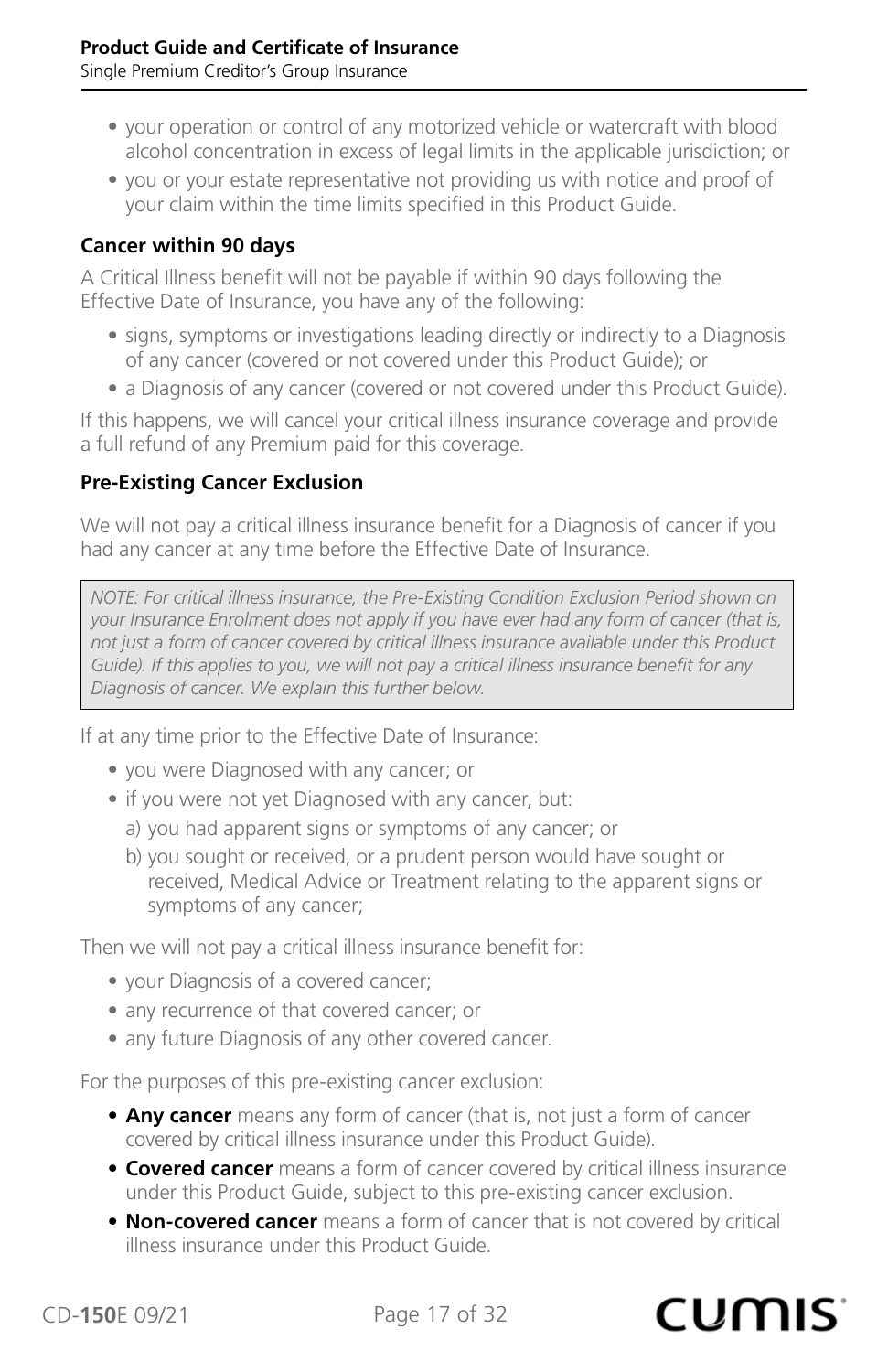## <span id="page-17-0"></span>**Disability Insurance**

## **What Is The Disability Insurance Benefit?**

If you have enrolled for disability insurance coverage and you meet the terms and conditions of this Product Guide, when you become Totally Disabled and your Total Disability insurance claim is approved, we will pay a monthly disability insurance benefit equal to the Monthly Disability Benefit as shown on your Insurance Enrolment.

The Monthly Disability Benefit payable will not exceed the Maximum Monthly Benefit Payable shown on your Insurance Enrolment.

Disability insurance benefits will not exceed:

- the amount of insurance coverage for which you have enrolled; or
- the Maximum Cumulative Benefit Payable shown on your Insurance Enrolment; or
- the Maximum Monthly Benefit Payable shown on your Insurance Enrolment.

You are responsible to make up any deficiency between your Loan payment amount and the disability insurance benefit.

This disability insurance benefit is subject to the limitations and exclusions described in this Product Guide.

## **What Is A Disability?**

A **Disability** is a medical impairment due to injury or illness which prevents you from performing the regular duties of your Principal Occupation for the first 12 months of disability, and following this, prevents you from performing the duties of any occupation.

To qualify for disability insurance benefits and to continue to receive these benefits, you must:

- be considered Actively at Work;
- be receiving Appropriate Medical Care, by a Licensed Physician we consider appropriate, for a medically determined sickness, disease, bodily injury, or donation of an organ or tissue;
- not be engaged in any activity for wages or expectation of profit. However, at our sole discretion and judgement, we may continue to pay disability insurance benefits while you engage in gradual Return to Work program or rehabilitative employment we consider appropriate; and
- provide initial satisfactory proof your Total Disability insurance claim and ongoing proof when requested.

At any time during the process of claiming or paying disability insurance benefits, we may require you to be assessed as we consider appropriate.

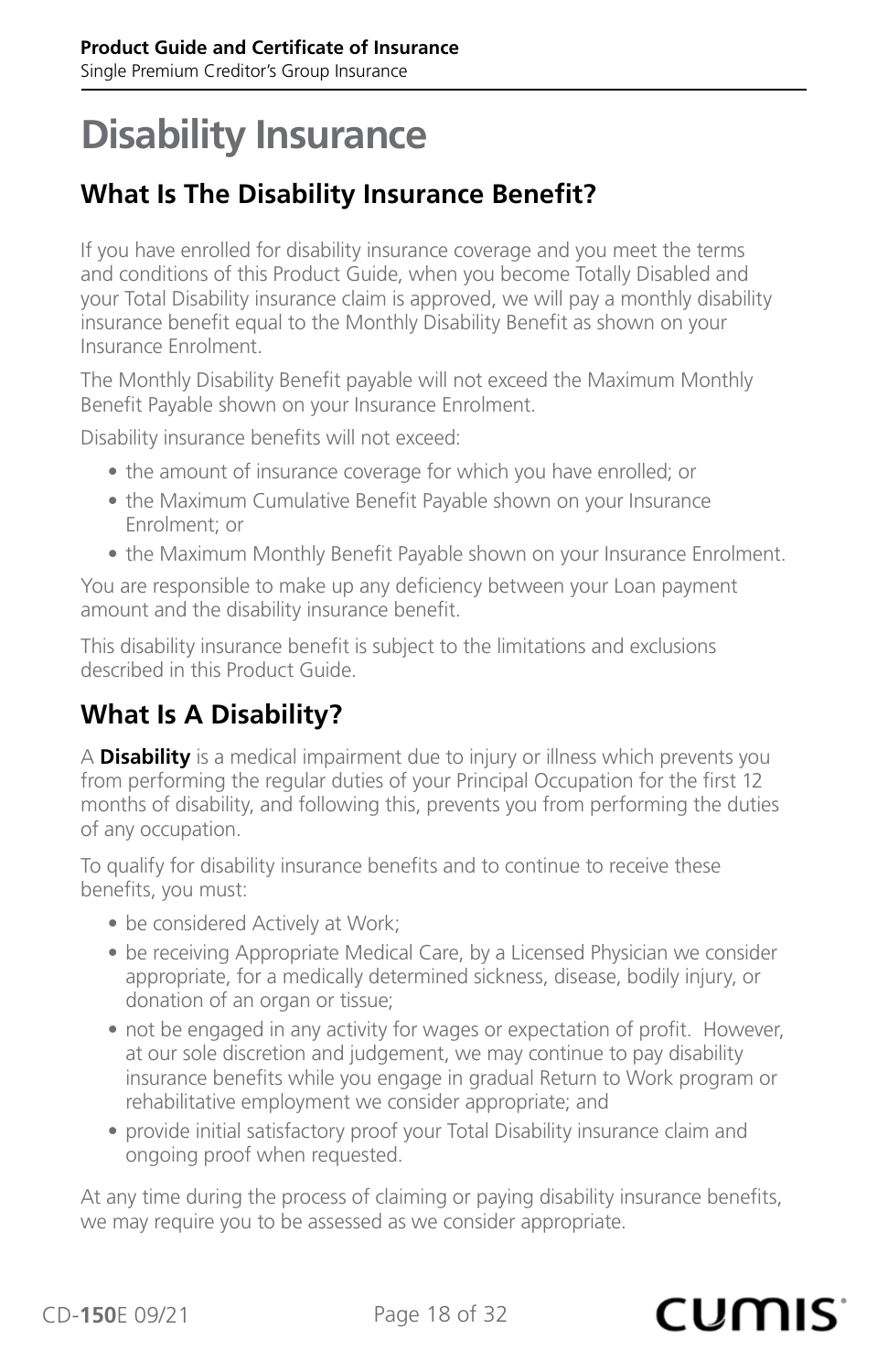**Actively at Work** means you were working at any occupation for wages or profit and were capable of carrying out the substantial and material duties of that occupation for at least 20 hours per week for two consecutive weeks immediately preceding the Effective Date of Insurance or, if not, at any time between the Effective Date of Insurance and the date of Total Disability.

## **Terms Specific To Disability And What They Mean**

#### **Elimination Period**

The Elimination Period is like a waiting period, counted as a consecutive number of days between the beginning of your Total Disability and the time you are eligible for benefits; and can be either **Non-Retroactive** or **Retroactive**. You must become Totally Disabled and remain Totally Disabled throughout the Elimination Period which is shown on your Insurance Enrolment, before you are eligible for benefits.

- a) **Non-Retroactive Elimination Period** means we will not pay benefits retroactively to the start of your Total Disability.
- b) **Retroactive** means we will pay insurance benefits retroactively to the start of your Total Disability.

#### **Totally Disabled and Total Disability**

If you are Employed, Self-Employed or are a Seasonal Employee as of the date you become Totally Disabled, then Totally Disabled and Total Disability mean:

- for the first 12 consecutive months from the date you became Totally Disabled, that:
	- a) you are not able to perform the substantial and material duties of your Principal Occupation; and
	- b) you are receiving Appropriate Medical Care; and
- after the first 12 consecutive months of Total Disability, then Totally Disabled and Total Disability mean that:
	- a) you are not able to perform the duties of any occupation for which you are reasonably qualified by education, training or experience; and
	- b) you are receiving Appropriate Medical Care.

If you are unemployed, not working, retired, or receiving provincial, federal or any other benefits at the time you became Totally Disabled, then Totally Disabled and Total Disability mean:

- a) the definite Diagnosis of your total inability, due to disease or injury, to perform independently;
	- i) with or without the aid of assistive devices;
	- ii) at least 3 of 6 Activities of Daily Living; and
	- iii) the Diagnosis must be made by a Physician supported by an independent home care assessment made by an occupation therapist or equivalent
- b) you are receiving Appropriate Medical Care.

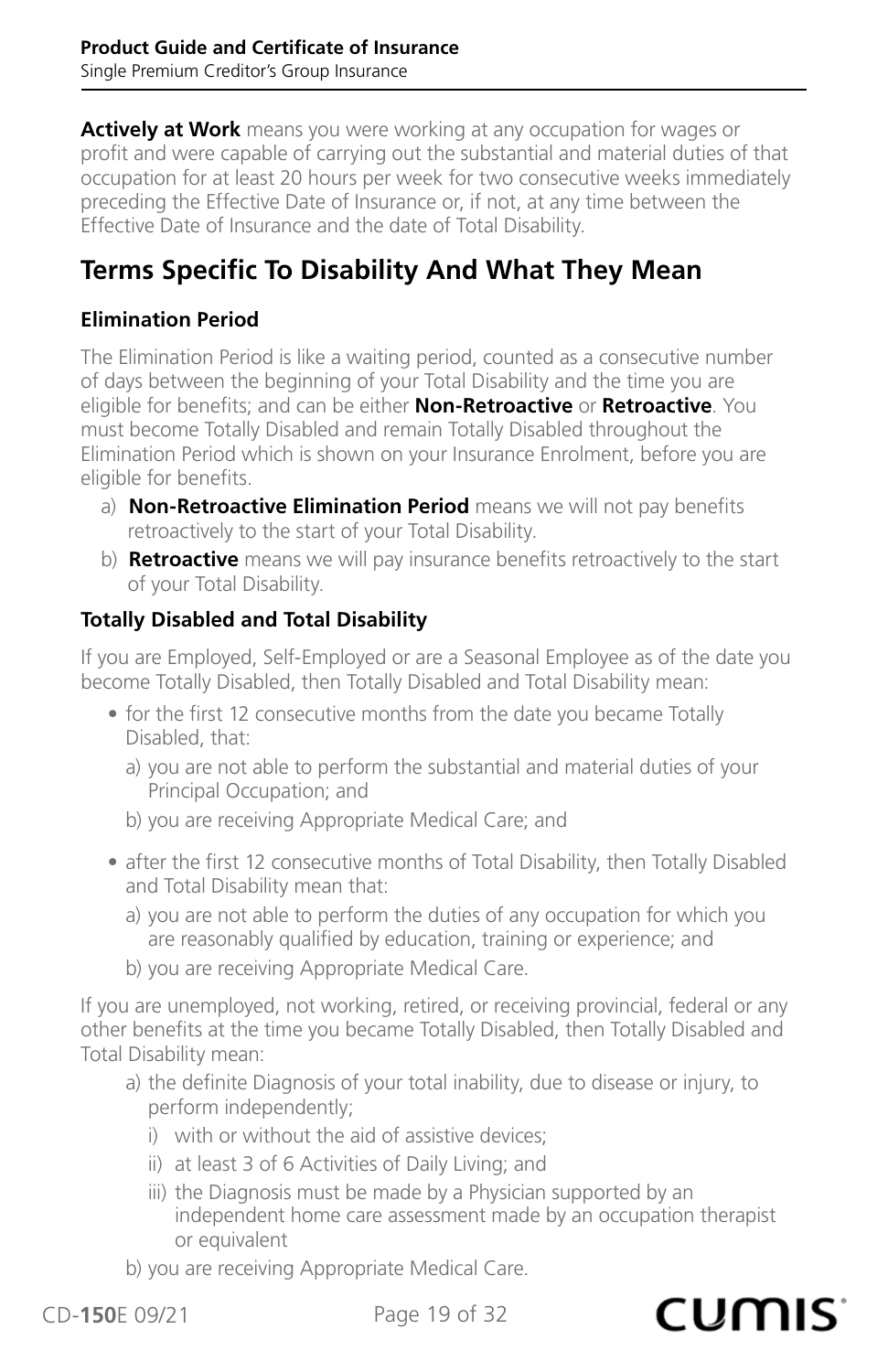**Activities of Daily Living** means the ability to perform all the basic needs of: eating, bathing, dressing, toileting, transferring and continence. The Activities of Daily Living are defined as follows:

- **bathing:** washing oneself in a bathtub, shower or by sponge bath;
- **dressing:** Putting on and removing necessary clothing, braces, artificial limbs or other surgical appliances;
- **toileting:** getting on and off the toilet and maintaining personal hygiene;
- **bladder and bowel continence:** managing your bladder and bowel function with or without protective undergarments or surgical appliances so that hygiene is maintained;
- **transferring:** moving in and out of a bed, chair or wheelchair; and
- **feeding:** consuming food or drink that already have been prepared and made available.

You are responsible for making your regular Loan payments during the Elimination Period and while your claim is under review.

#### **Recurring Disabilities**

A Recurring Disability means if your Total Disability recurs within six months after you recover from the same or related Total Disability, we will consider this to be a continuation of your previous Total Disability. If this happens, the Elimination Period shown on your Insurance Enrolment will not apply to your claim for recurrence.

The Recurring Disability benefit, whether paid consecutively or in aggregate, will not exceed the Maximum Benefit Period Per Occurrence as shown on your Insurance Enrolment.

#### **Concurrent Disabilities**

A Concurrent Total Disability means you sustain a second Total Disability while you are already receiving disability benefits for an unrelated condition.

If this happens, a new Total Disability insurance claim can be submitted subject to the following:

- the medical condition causing the Concurrent Total Disability must be unrelated, (directly or indirectly) to the initial Total Disability; and
- if your Concurrent Total Disability insurance claim is approved and you are still Totally Disabled by it, we will begin payment of benefits on this new claim immediately after your initial Total Disability has ended. A new Maximum Benefit Period Per Occurrence will begin.

#### CD-**150**E 09/21 Page 20 of 32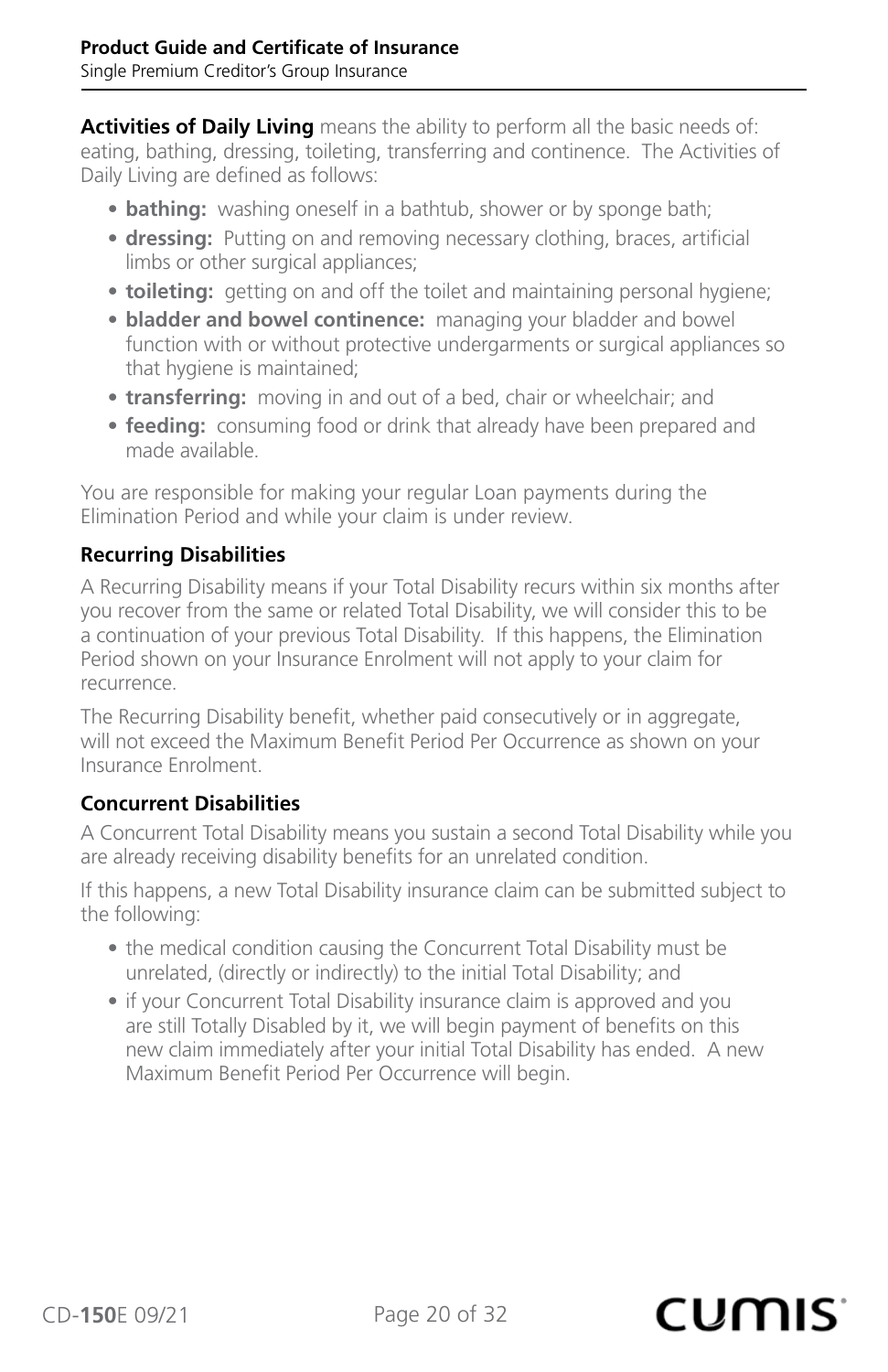### <span id="page-20-0"></span>**When Do Disability Benefits Begin?**

Once we have approved your claim, we will start paying disability insurance benefits as of the expiry of the Elimination Period.

Your Monthly Disability Benefit is shown on your Insurance Enrolment. This amount will not exceed the Maximum Monthly Benefit Payable shown on your Insurance Enrolment. The total amount of disability benefits paid will not exceed the Maximum Cumulative Benefit Payable and is subject to the Maximum Benefit Period Per Occurrence also shown on your Insurance Enrolment.

#### **EXCLUSIONS: When Your Disability Benefit Will Not Be Paid**

The disability insurance benefit will not be payable if your Total Disability:

- is related to any Pre-Existing Condition;
- began prior to the Effective Date of Insurance;
- results from your normal pregnancy (that is, your pregnancy is not Diagnosed as high risk by a Licensed Physician we consider appropriate);
- began when you were confined, as a result of criminal proceedings against you, to a penal institution, government detention facility, hospital or similar institution;
- began after your insurance coverage ended;
- is related to you directly or indirectly self-inflicting an injury or attempting to take your own life, regardless of your state of mind and whether you are aware or not of the result of your actions;
- is related to you committing or attempting to commit a criminal offence;
- is related to you using, ingesting or enrolled in a rehabilitation program for ingesting any drug, alcohol, poisonous substance, intoxicant and/or narcotic other than as prescribed and administered by or in accordance with the instruction of a Licensed Physician;
- is related to your operation or control of any motorized vehicle or watercraft with blood alcohol concentration in excess of legal limits in the applicable jurisdiction;
- is related to an elective surgery; or
- you or your estate representative not providing us with notice and proof of your claim within the time limits specified in this Product Guide.

### **When Do Disability Insurance Benefits End?**

Disability benefits will be paid until the earliest of the following:

- the date you are no longer Totally Disabled;
- the date disability benefit payments have reached the Maximum Benefit Period Per Occurrence in months shown on your Insurance Enrolment;
- the date the cumulative total of all disability insurance benefits we have paid equals the Maximum Cumulative Benefit Payable shown on your Insurance Enrolment;

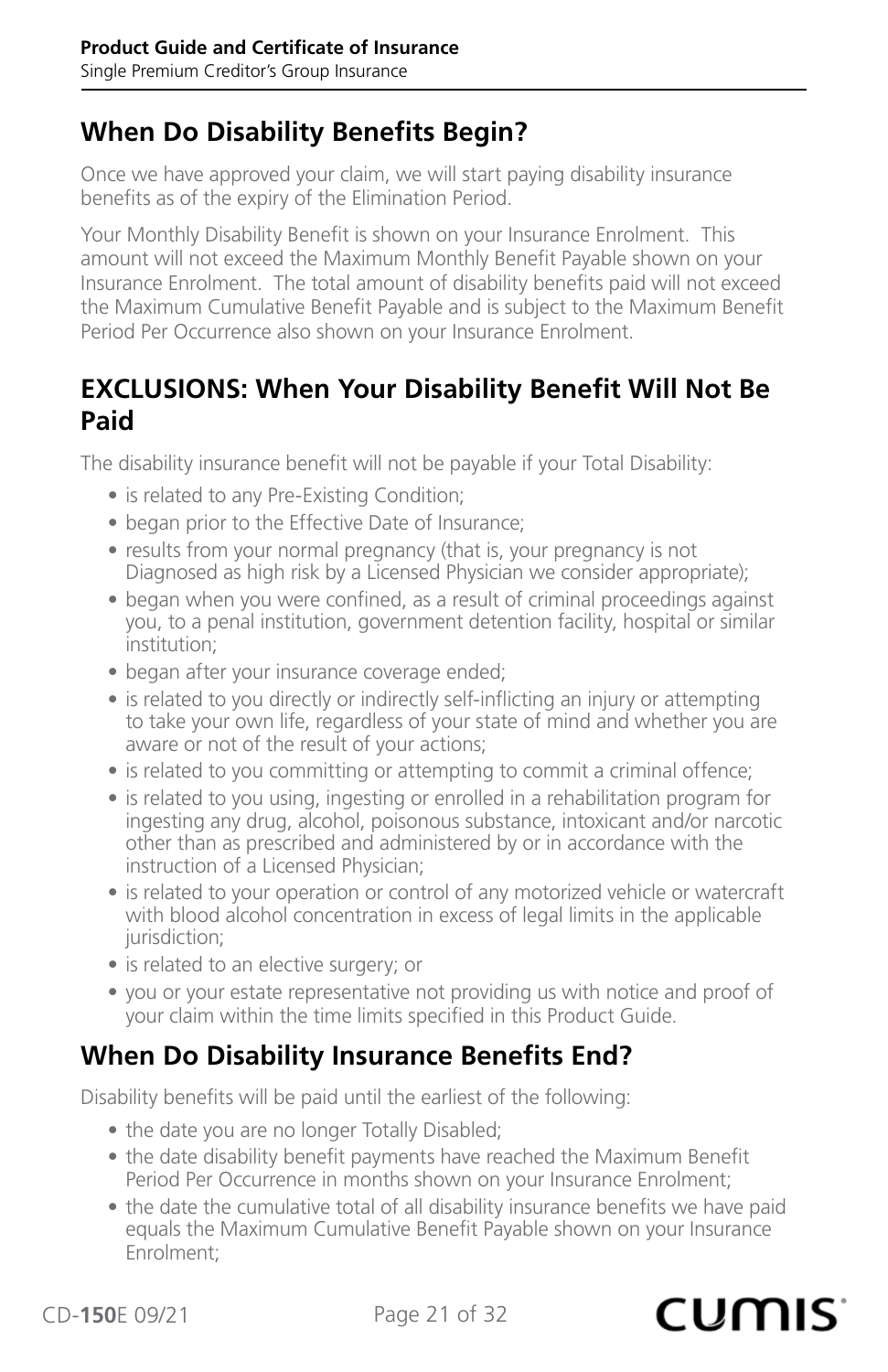- <span id="page-21-0"></span>• the date you become confined as a result of criminal proceedings against you, to a penal institution government detention facility, hospital or similar institution;
- the date you participate in any Business or occupation for wages or profit;
- the date you are no longer under the active care of a Physician;
- the date you refuse to submit a medical exam by a Physician selected by us;
- the date your insurance ends, as described under the heading: When does your Insurance Coverage End?;
- the date you fail to provide satisfactory proof of continuing Total Disability; or
- for any reason, your life insurance ends.

*NOTE: If the Maximum Cumulative Benefit Payable, shown on your Insurance Enrolment, for disability insurance benefits has been reached, your disability insurance coverage will be terminated.*

## **Refinancing Your Loan**

**Refinance** means you and the Group Policyholder agree to Refinance, replace, renew, extend or otherwise amend (collectively, "Refinance") your Insured Loan.

Your coverage under this Product Guide will automatically end at the same time as your Insured Loan is Refinanced. Unless you enrol for replacement insurance coverage with the Group Policyholder, you will not have any insurance on your Refinanced Loan.

## **What Happens On Refinancing?**

If you enrol for insurance coverage on the new Loan amount, you will be issued a new Product Guide, which will replace all of the terms and conditions of your previous Product Guide.

All exclusions, restrictions and limitations for your new insurance coverage will apply as of the Effective Date of Insurance for your new insurance coverage amount(s). These will include, but will not be limited to, any applicable Pre-Existing Condition exclusion and, for disability insurance, any applicable Elimination Period.

## **Reduced Benefits At Time Of Claim**

If we decline your claim for insurance benefits on your Refinanced Loan due to an exclusion under the new Product Guide, but we would have paid benefits under your original Product Guide had your insurance coverage not ended due to the refinancing of your Loan, we may pay limited life insurance or disability insurance benefits. These benefits will be based on the type and amount of insurance coverage that we would otherwise have paid under the original Product Guide. If applicable, the disability insurance coverage amount will be the monthly Loan payment amount prior to refinancing. However, the insurance coverage amount will not exceed your current monthly Loan payment amount.

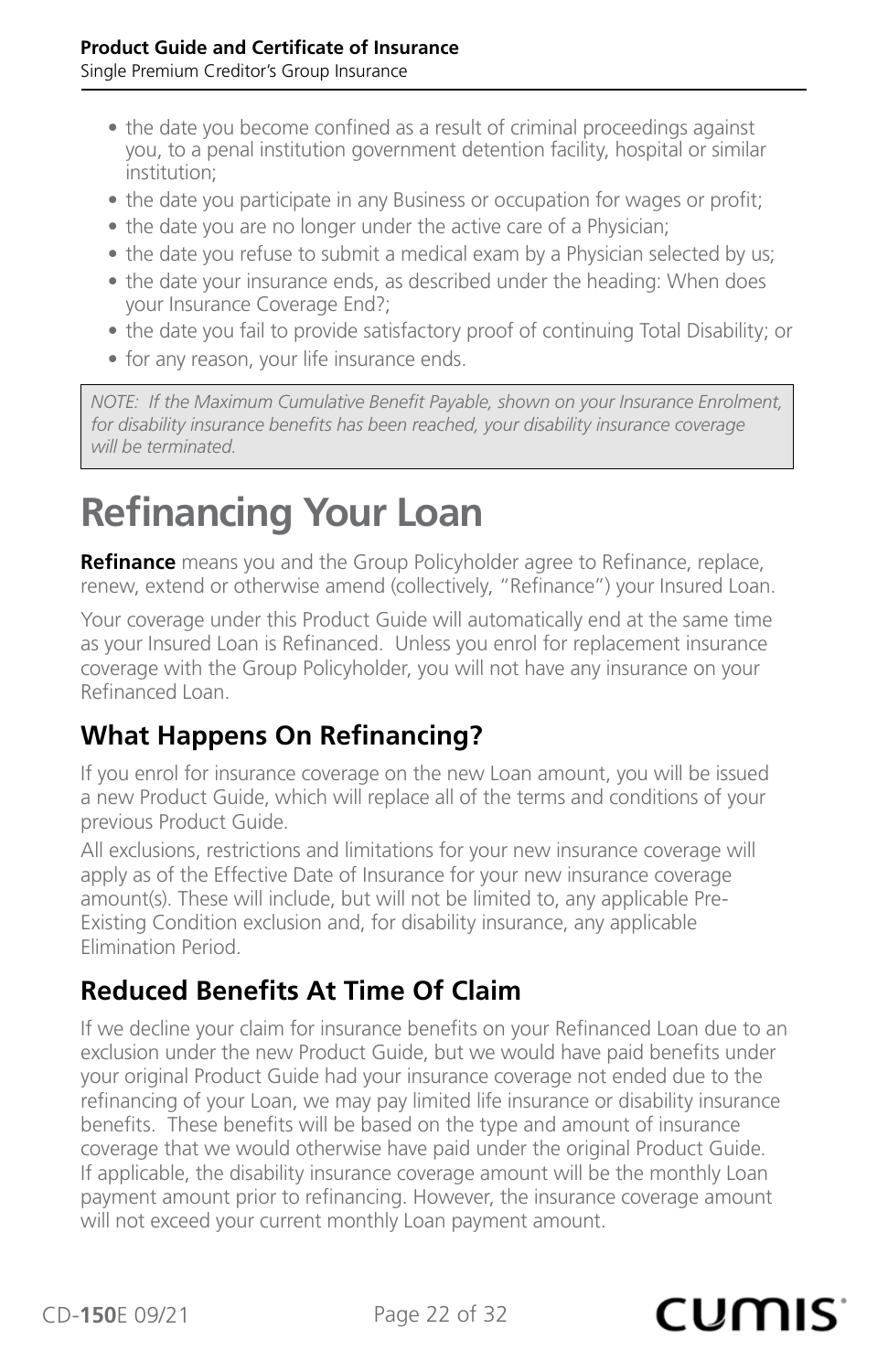## <span id="page-22-0"></span>**Refinancing Your Loan While On Disability**

If you are receiving disability benefits and you Refinance your Loan, you may apply for disability insurance coverage on your new Loan amount. As long as you are Totally Disabled, we will continue to pay disability insurance benefits to the extent of coverage under your previous Product Guide, and disability insurance coverage remains in force. However, your disability benefit will not exceed:

- the amount of the new Loan payment;
- the Maximum Term of Insurance on your new Loan; or
- the amount specified under the Maximum Monthly Benefit Payable.

Continuation of claim payments from a prior certificate does not apply if you are transferring your Loan to another financial institution or to a different Creditor's Group Insurance product issued by Co-operators Life.

## **How To Make A Claim**

## **Notice Of Claim – Important Time Limits**

*NOTE: In the event of a claim, please contact us as soon as possible. You must provide us with notice and proof of your claim within the time limits specified in this Product Guide. If you do not do so, we may decline your claim and not pay any insurance benefits.*

The insurance claims process is different for each type of claim as described in the Proof of Claim section below. You may also obtain information on submitting a claim by visiting www.cumis.com or by contacting us directly for assistance.

CUMIS, A Division of Co-operators Life Insurance Company P.O. Box 5065, 151 North Service Road, Burlington, ON L7R 4C2 Attention: Claims Centre

Toll-free telephone: 1.800.263.9120<br>Toll-free confidential fax: 1.800.897.7065 Toll-free confidential fax:<br>Confidential email:

[claims.centre@cumis.com](mailto:claims.centre%40cumis.com?subject=)

## **Proof Of Claim**

#### **Life Insurance Claim**

To make a life insurance claim, the Group Policyholder is the first point of contact for your next of kin or your estate representative. The Group Policyholder has access to the required claim forms, will assist in completing those forms and will know what supporting Loan information we require. Once completed, the Group Policyholder will submit the necessary documents to us and initiate the claim. We will coordinate obtaining the required information with the Group Policyholder and your estate representative. The Group Policyholder will be notified when a claim decision has been made who will then notify your estate representative. At any time, your estate representative may contact us or the Group Policyholder for the status of the claim.

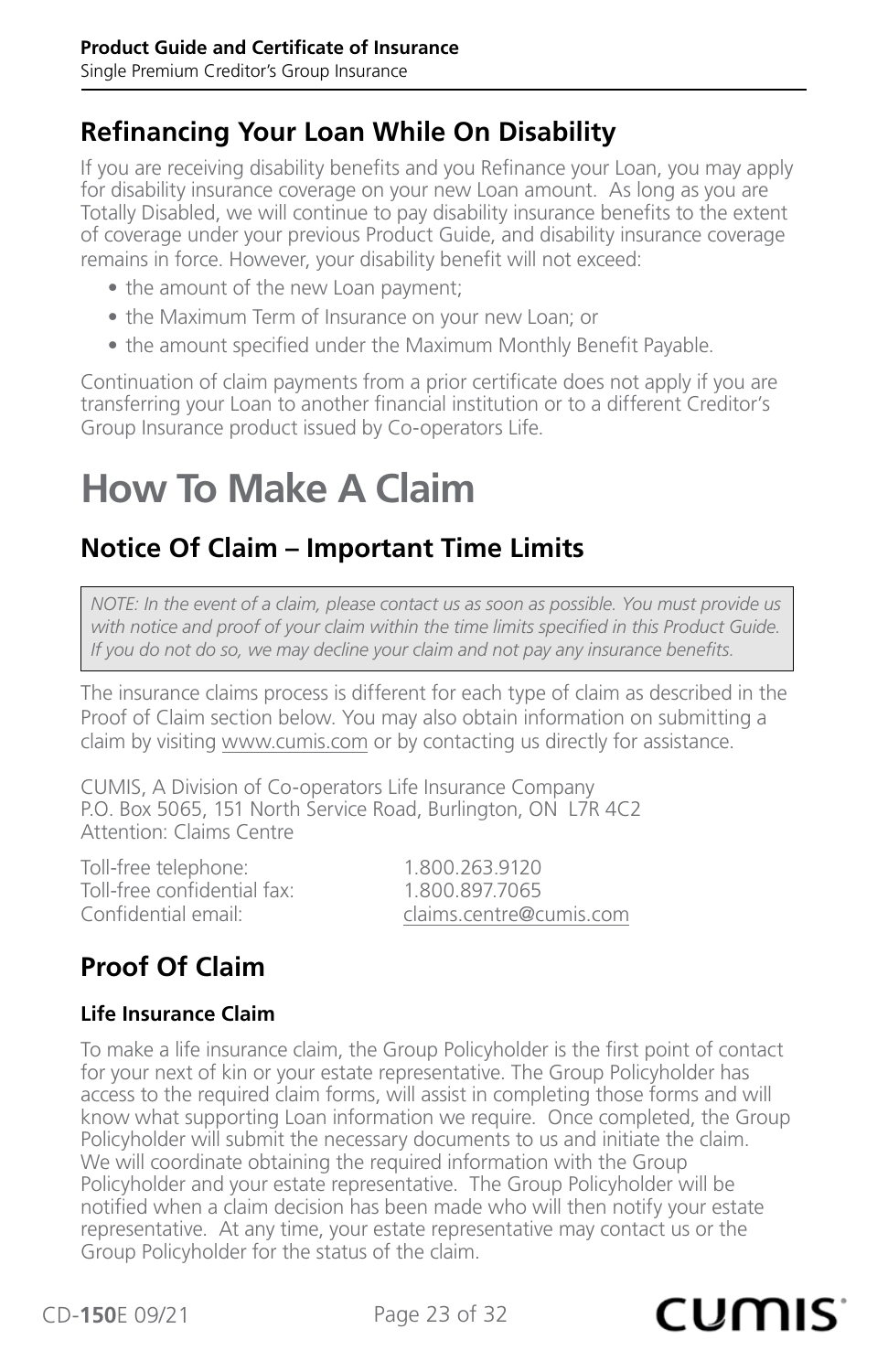<span id="page-23-0"></span>Single Premium Creditor's Group Insurance

*NOTE: Your estate representative must submit notice and proof of claim within one year of the date of your death. This includes proof of your death and all other supporting documentation which we require.*

#### **Living Benefit, Critical Illness Or Disability Insurance Claim**

To make a living benefit, critical illness or disability insurance claim, contact our Claims Centre. When you make the initial call, we will start by asking you for information so we can identify you and your Loan. The information we require to establish your entitlement to benefits may be different for each type of claim.

After your claim is submitted, we will let you know if we require additional documentation or information. We will also ask you to complete and return to us an authorization form so we may obtain information directly from your Physician(s), employer or other sources we consider appropriate.

Please note you will remain legally responsible to make your Loan payments to the Group Policyholder throughout the course of any claim. We will notify you and the Group Policyholder in writing if we approve or decline your claim. If we approve your claim, we will pay the benefits described in this Product Guide. If we decline your claim, we will provide you with reasons.

*NOTE: You must provide us with written notice* **within 30 days** *of the date your claim first arises (that is, the date you were Diagnosed with a terminal illness, critical illness, or you first became Totally Disabled). You must also submit proof of your claim, in a form we consider acceptable,* **within 90 days** *of the date your claim first arises. If we do not receive notice of claim within the specified time limits, you must provide a written reasonable cause for delay within one year of the date of claim, or as set out in provincial insurance legislation.*

## **Other Important Claim Information**

#### **Appealing Your Claim**

If the insurance claim is declined and there is disagreement with our decision, a formal written request to appeal may be submitted. The written request to appeal must explain why there is disagreement, and supporting documentation must be provided. Upon receipt, we will review the request and advise on our decision of the appeal.

If our decision of the appeal is not satisfactory, we will provide information on the steps which can be taken to have concerns reviewed further. This may include, if desired, contacting our designated OmbudService.

**Mail:** Ombuds Office The Co-operators Group Limited 130 Macdonell Street Guelph, ON N1H 6P8

**Email:** [ombuds@cooperators.ca](mailto:ombuds%40cooperators.ca?subject=) **Phone:** 1.877.720.6733 **Fax:** 1.519.823.9944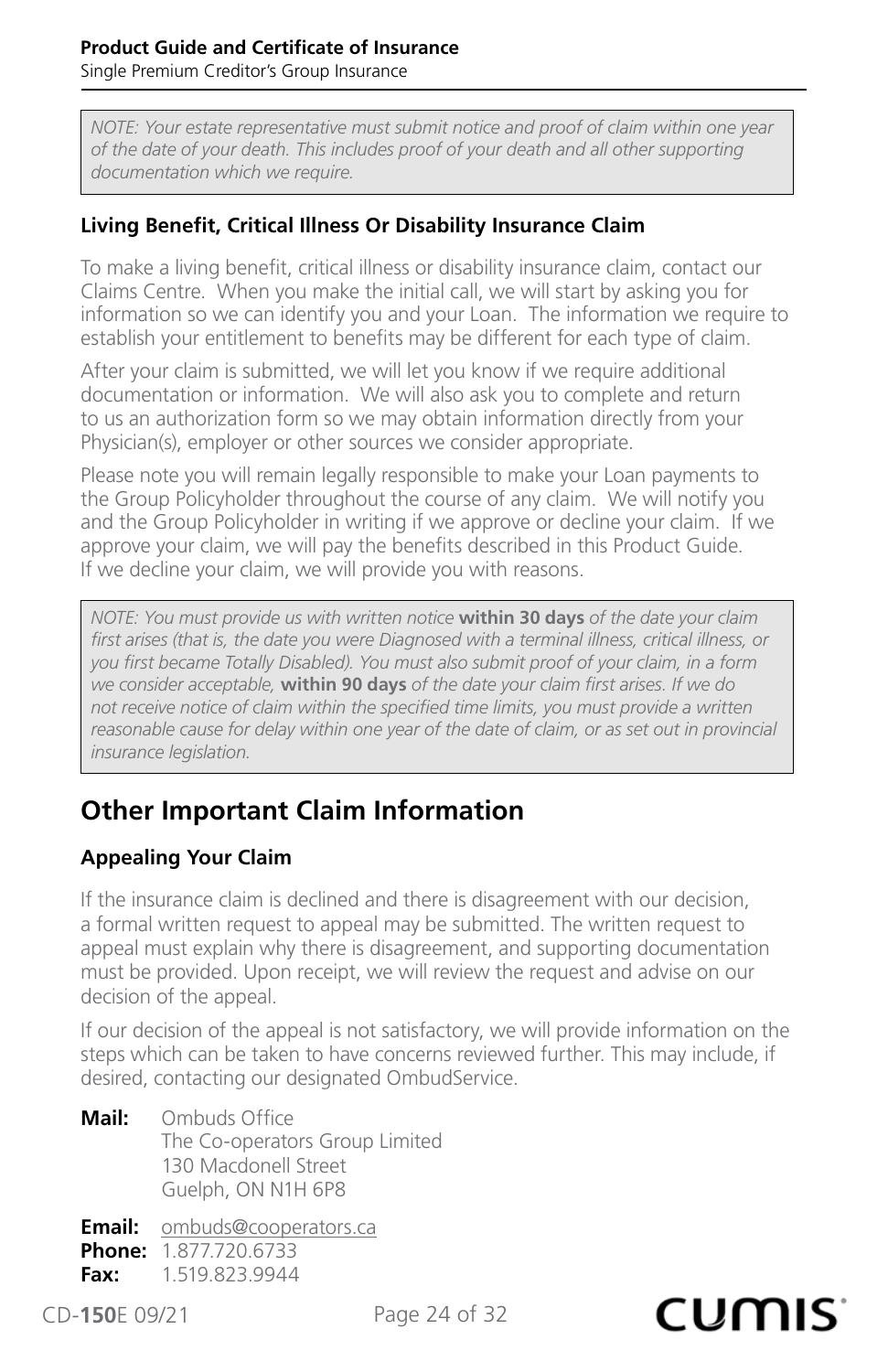<span id="page-24-0"></span>If you reside in Saskatchewan, you may also contact the Superintendent of Insurance:

| Mail:  | Financial and Consumer Affairs Authority of Saskatchewan<br>Insurance and Real Estate Division<br>Attention: Superintendent of Insurance<br>Suite 601-1919 Saskatchewan Drive<br>Regina, SK S4P 4H2 |
|--------|-----------------------------------------------------------------------------------------------------------------------------------------------------------------------------------------------------|
| Email: | fcaa@gov.sk.ca                                                                                                                                                                                      |
| Phone: | 1.306.787.6700                                                                                                                                                                                      |
| Fax:   | 1.306.787.9006                                                                                                                                                                                      |

### **Important Time Limits For Taking Legal Action**

Provincial Insurance legislation states:

Every action or proceeding against an Insurer for the recovery of insurance money payable under the contract is absolutely barred unless commenced within the time set out in the Insurance Act, or other applicable legislation.

This means, if we decline your claim or terminate your insurance benefits, provincial laws strictly limit the time periods within which you may commence legal proceedings against us. This time period starts on the date we initially decline your claim or terminate insurance benefits.

#### **Simultaneous Claims**

#### **Life, Critical Illness and Living Benefit**

If more than one Insured's death or Diagnosis of a terminal illness or critical illness occurs on the same date, only one benefit will be paid based on the first Insured to claim; at which time all insurance under this Product Guide will be terminated. In no circumstances will we pay more than the Outstanding Balance on your Insured Loan; nor will the benefit payable exceed the Maximum Insurance Available.

#### **Disability**

If more than one Insured has a Total Disability claim at the same time, under the same Insured Loan, only one benefit will be paid at a time, regardless of the number of individuals on the Loan. The benefit paid will be limited to the Maximum Benefit Period Per Occurrence and the Maximum Monthly Benefit Payable.

### **Rights Of Examination**

We may ask you to have a medical examination by a Physician of our choice. We will pay for this examination, but will not pay any benefits if you refuse to have the examination.

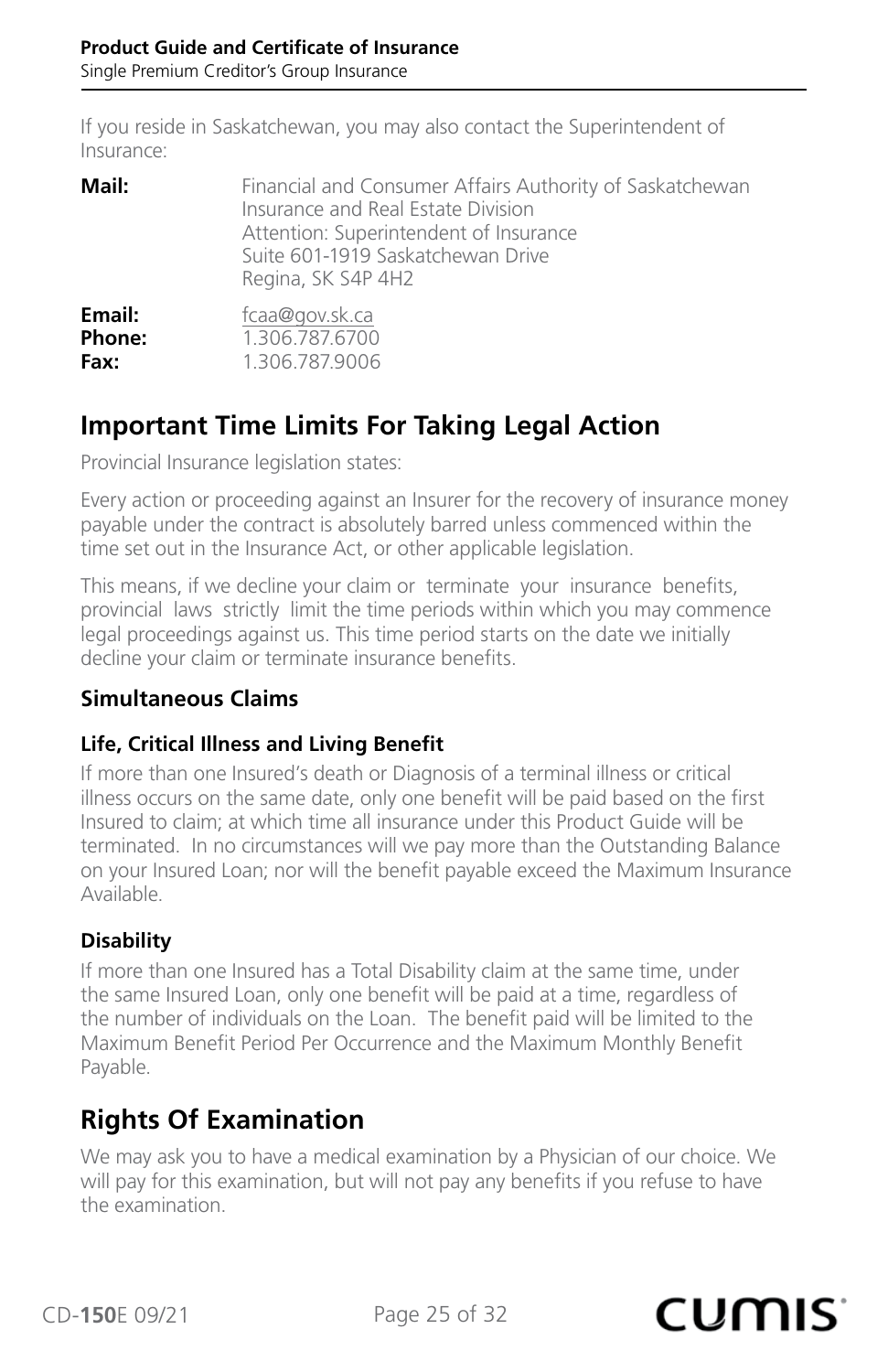## <span id="page-25-0"></span>**Additional Information About Your Insurance**

## **About Your Insurance Premium**

**Single Premium** means the one-time, lump sum, total premium for all insurance coverage(s) for which you have enrolled. The Single Premium is considered to be the cost of your insurance.

#### **Premium Payments**

Your Single Premium and applicable taxes are shown on your Insurance Enrolment as a lump sum for each type of insurance for which you have enrolled.

You may choose to add the Single Premium to your Loan. If you do, this amount is included in the "Amount of Insured Loan" shown on your Insurance Enrolment. If you wish to pay cash for your insurance, the Single Premium is not included in the "Amount of Insured Loan".

#### **Multi Insured Discount**

If more than one Insured, as shown on the Insurance Enrolment, has enrolled for the same type of insurance coverage on the Insured Loan, a discount will be applied to the Single Premium for that coverage.

## **Cancellation Of Certificate Or Policy**

We reserve the right to cancel the Group Policy. If this happens, your Group Policyholder will notify you at least 30 days before the effective date of cancellation, and we will honour all valid claims arising before that date.

#### **Currency**

All amounts payable to or by us shall be in Canadian dollars.

### **Material Misrepresentation**

If you misrepresent information at time of claim (that is, if you provide incorrect information or fail to disclose information), which is material or important to your insurance, your insurance may be void from the beginning and treated as if never in force. In case of misrepresentation, we would decline your claim and, except for fraud, refund your Single Premium, less our applicable processing fee.

## **Misstatement Of Age**

If you misstated your age when you enrolled for insurance coverage, and as a result your correct age would have made you ineligible for Single Premium Creditor's Group Insurance coverage, the liability of Co-operators Life Insurance Company is limited to a refund of the Single Premium paid, and your insurance will be void as if it never existed.

If you would have been eligible for coverage based upon your correct age, we will make any adjustments to insurance benefits, premium or term that are necessary to continue coverage.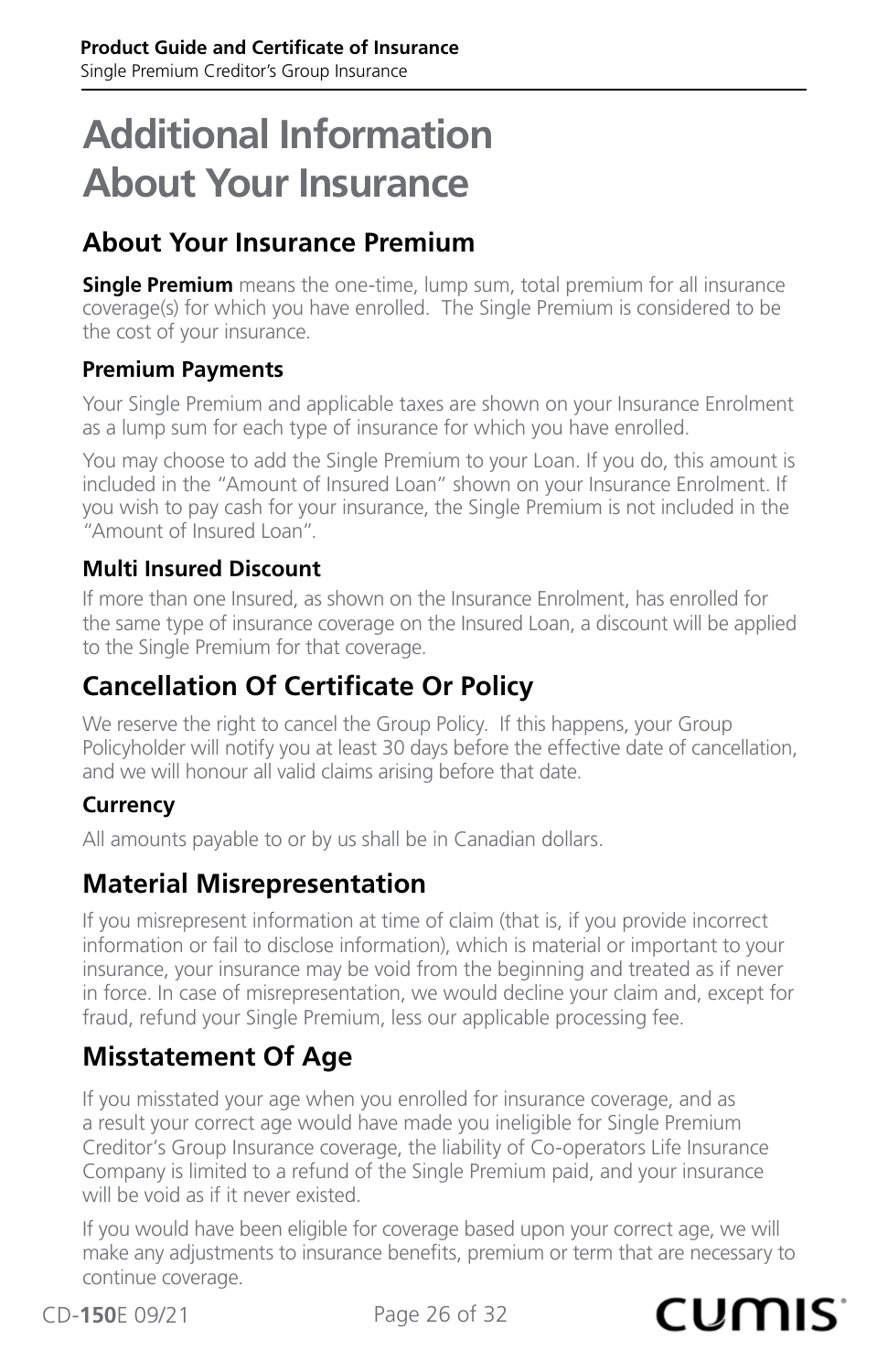## <span id="page-26-0"></span>**Conformity With Statutes**

If, on the Effective Date of Insurance, any part of this Product Guide conflicts with the statutes governing this Product Guide, the provisions of such statutes shall govern.

### **Contestability Of Coverage**

#### **Contestability Period**

If you make a claim for insurance benefits within the first two years of coverage, we will review the information you provided in your Insurance Enrolment to confirm that it is correct and complete. We will determine whether or not material misrepresentation is applicable.

Except if you misstate your age on your Insurance Enrolment, once your insurance has been in force for more than two years, we will generally only review your information if there is evidence of fraud. This two-year period is sometimes referred to as the Contestability Period and is a concept set out in the provincial insurance legislation.

### **If You Have a Complaint**

There may be times when you feel we haven't met your expectations, and we welcome the opportunity to try to make things right. If you have a concern about your claim, policy or the service you've received, there are simple steps you can take to have your voice heard. To get started, please visit our company website for further details on our complaint handling process. [https://www.cumis.com/en/](https://www.cumis.com/en/about-cumis/Pages/credit-mortgage-protection-complaint-resolution-process.aspx) [about-cumis/Pages/credit-mortgage-protection-complaint-resolution-process.aspx](https://www.cumis.com/en/about-cumis/Pages/credit-mortgage-protection-complaint-resolution-process.aspx)

## **How To Cancel Insurance Coverage**

Your insurance coverage with Co-operators Life is entirely voluntary and you may cancel it at any time.

However, you should keep in mind any conditions on your Loan which may require you to obtain insurance for the security of the Group Policyholder.

To cancel your insurance, please contact the Group Policyholder Contact shown on your Insurance Enrolment.

If you cancel your insurance coverage within 30 days of your Effective Date of Insurance, provided no claim has been made, you will receive a full refund of any Premium that you have paid, and the insurance coverage will be deemed never to have been in force.

You may also cancel this insurance any time after the 30-day review period, in accordance with this Product Guide, and a partial refund of the Single Premium will be provided.

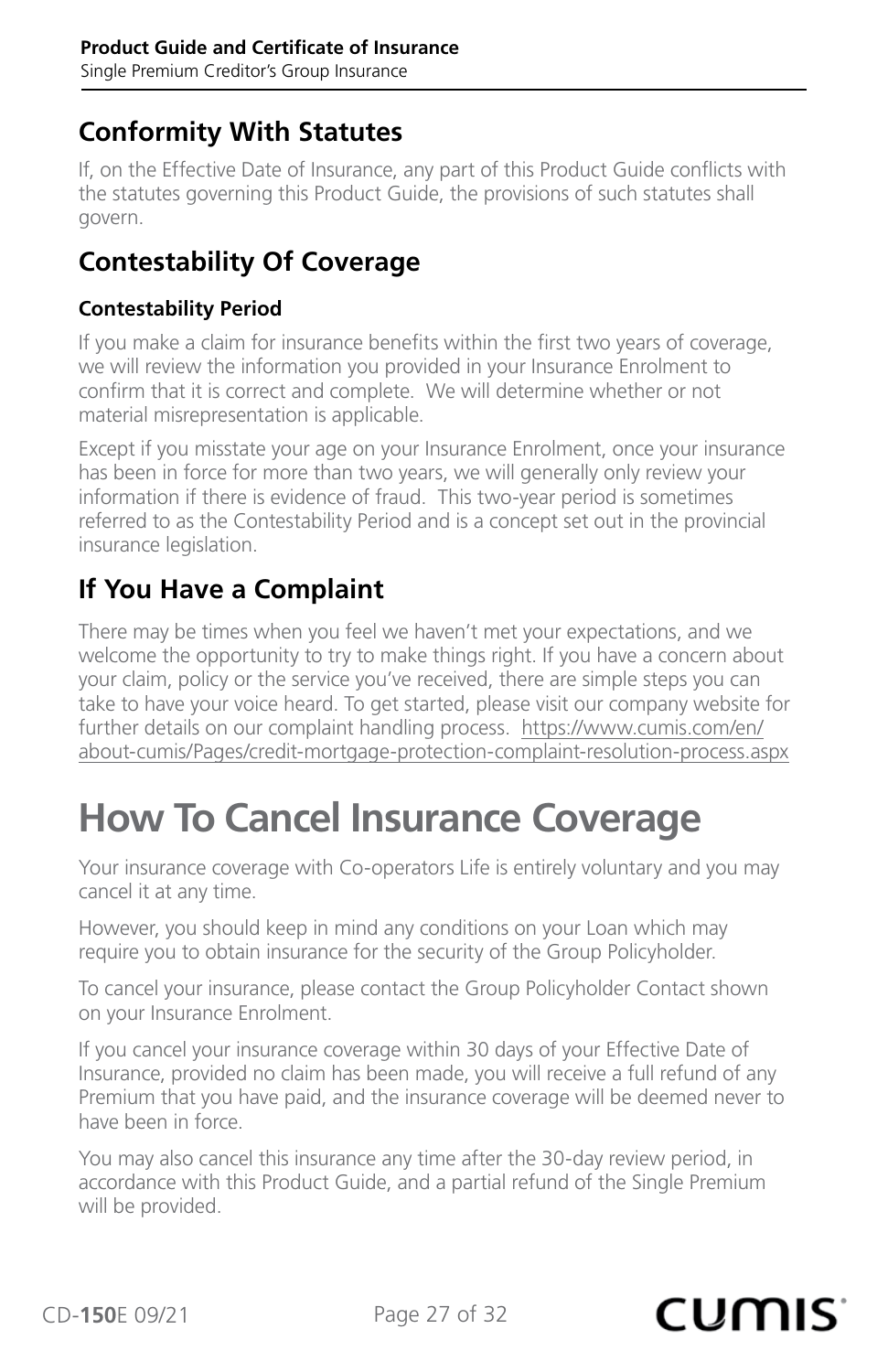### **Refund Of Single Premium On Cancellation**

If you request cancellation of your insurance after your 30-day review period and before the last day of the "Maximum Term of Insurance" shown on your Insurance Enrolment, we will pay a partial refund of your Single Premium to the Group Policyholder.

If you have added the Single Premium to your Loan, the Group Policyholder will apply your refund to reduce or pay off your Insured Loan. If you have paid the Single Premium to the Group Policyholder in cash, the Group Policyholder will pass on the refund to you along with a refund of any applicable taxes.

We will calculate your Single Premium refund according to "the Rule of 78" formula shown below, unless a different calculation is required by law.

| <b>Rule of 78 Refund Formula:</b> | $(SP-CF) * T * (T+1)$ |
|-----------------------------------|-----------------------|
|                                   | $N * (N+1)$           |

In the formula above:

- a) "SP" is the Single Premium for your insurance coverage, less applicable taxes;
- b) "CF" is any certificate fee included in the Single Premium when your Insurance Enrolment was first processed;
- c) "T" is the total number of months remaining in your original insurance coverage period, rounded up or down to the nearest whole month; and
- d) "N" is the total number of months in your original insurance coverage period.

If you would like to obtain a quote for the amount of your Single Premium refund, you may contact the Group Policyholder.

We will not refund any premium to you if we have rescinded your insurance coverage due to fraud.

CD-**150**E 09/21 Page 28 of 32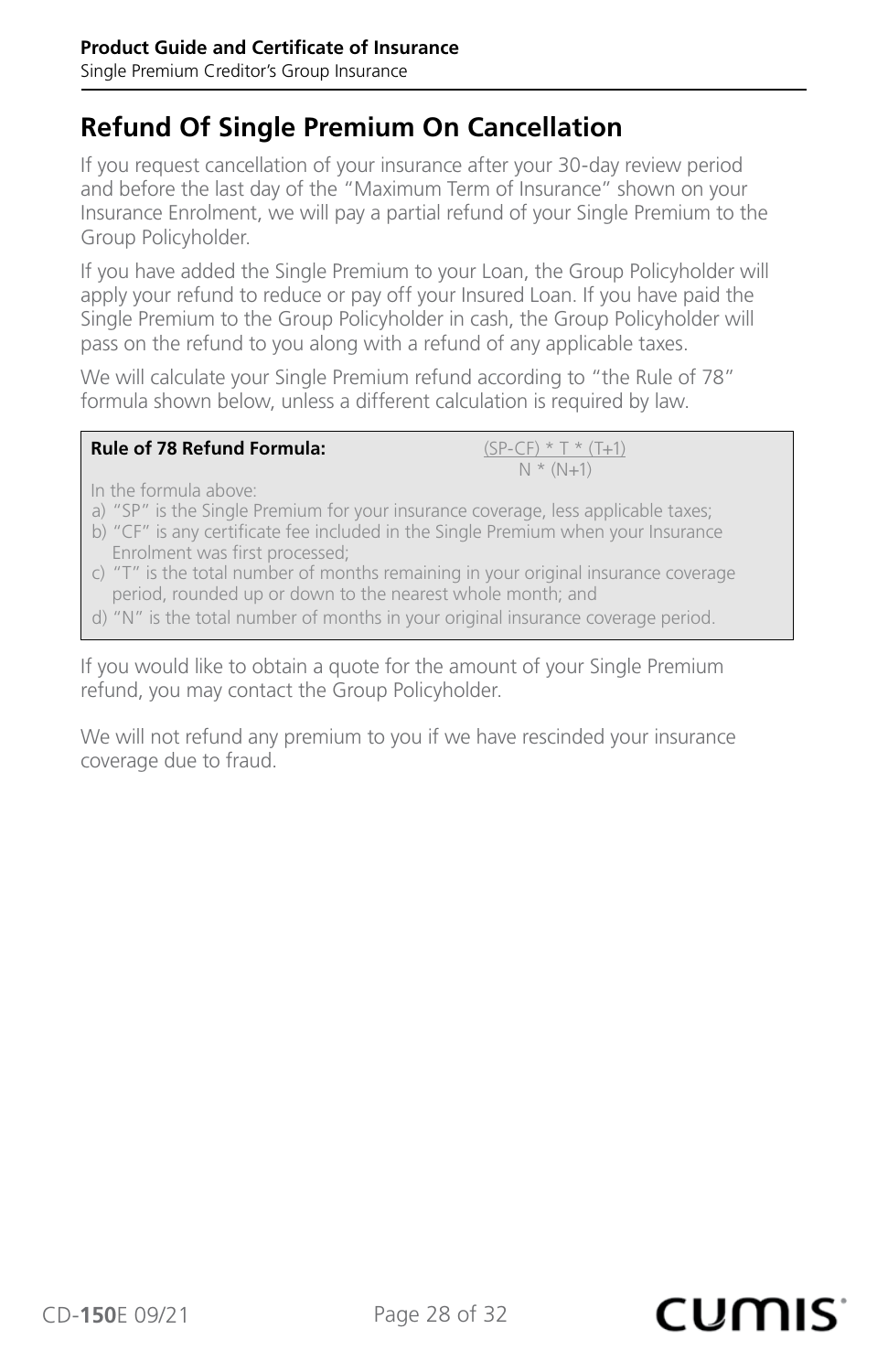## <span id="page-28-0"></span>**Definitions**

*In this Product Guide, certain words and phrases have specific meanings. These terms are explained in this section and in other places throughout this document.*

**Accrued Interest** is the interest owning on the Outstanding Balance of your Insured Loan from the date of the last payment, as determined by the Group Policyholder, to the date of your death or the date of diagnosis or your terminal illness or critical illness, depending on the insurance benefit payable, not to exceed 180 days.

**Actively at Work** has the meaning ascribed to it under section "What Is A Disability?".

**Activities of Daily Living** has the meaning ascribed to it under section "Terms Specific To Disability And What They Mean".

**Appropriate Medical Care** means you are undergoing available medical treatment. This includes, but is not limited to, taking pills or any prescription medication, receiving injections for any condition, and undergoing investigative medical tests for the illness, disease or bodily injury for which you have made your claim. The treatment must be effective, as determined by us, in assisting you with rehabilitation and restoration of functional capacity on a timely basis, including, but not limited to, participation in an occupational therapy program, physiotherapy, psychological or psychiatric counseling, or a pain behaviour modification program.

**Approved Loan Amount** means the initial balance of your Loan approved by the Group Policyholder as of the Effective Date of Insurance shown on your Insurance Enrolment.

**Business** means a sole proprietorship, partnership, corporation or other entity operating a Business or farm that is indebted to the Group Policyholder under a Loan.

**Concurrent Disabilities** has the meaning ascribed to it under section "What Is A Disability?".

**Date of Diagnosis** means the date in which a final Diagnosis is made following the completion of testing and, in the presence of cancer, the date confirmed through biopsies, in order to determine the presence and extent of a certain disease or condition.

**Diagnosis** and **Diagnosed** mean a definitive written Diagnosis of a medical condition made by a Licensed Physician qualified to make that Diagnosis.

**Disability** has the meaning ascribed to it under section "What Is A Disability?".

**Effective Date of Insurance** means the Effective Date of Insurance indicated on your Insurance Enrolment.

**Elimination Period** has the meaning ascribed to it under section "What Is A Disability?".

**Employed** and **Employment** mean working for an employer who pays you wages or a salary. Employed does not include being Self-Employed.

**Group Policy** means the creditor's group insurance policy issued by Co-operators Life to the Group Policyholder which makes life insurance and disability insurance available to all eligible individuals who choose to enrol and pay the required Single Premium.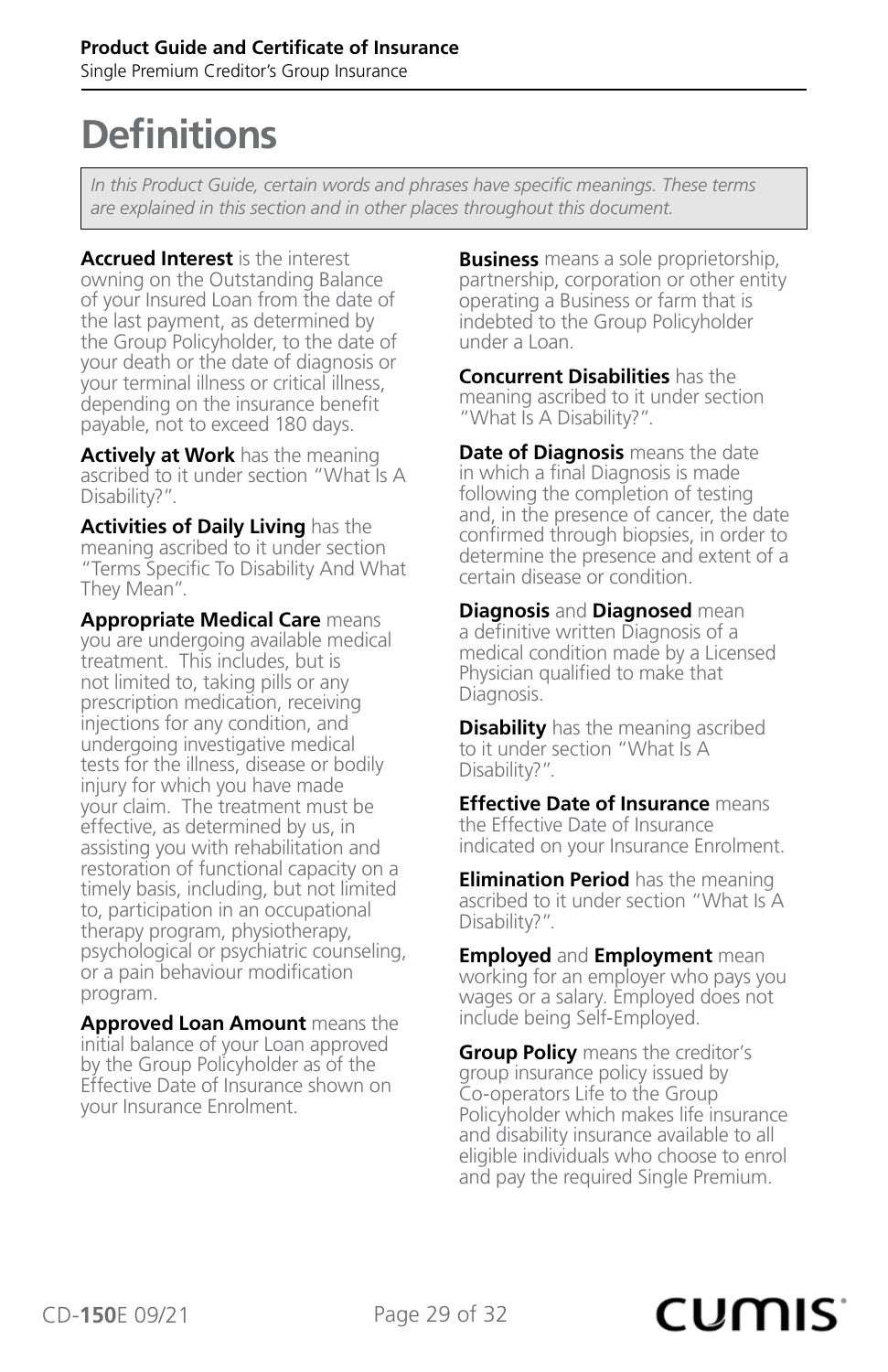**Group Policyholder** means the Group Policyholder specified on your Insurance Enrolment.

**Health Care Practitioner** has the meaning ascribed to it under section "Pre-Existing Condition Exclusion".

**Insurance Enrolment** means the form completed and signed by you to enrol for one or more types of insurance available under the Group Policy.

**Insured** means an individual, including you, who has enrolled and has met all eligibility requirements for one or more types of insurance under the Group Policy.

**Insured Loan** means the amount of your Loan for which we have issued insurance coverage for you and for which you have paid the Premium. The amount of insurance coverage on your Loan may be less than your Approved Loan Amount.

**Licensed Physician** or **Physician**  means a person who is legally licensed to practice medicine by the licensing authority of the provincial jurisdiction in which he or she is practicing within the scope of his or her licensed authority.

**Life insurance** means the creditor's group insurance provided to you under this certificate of insurance which pays a benefit to the Group Policyholder if you die.

**Loan** means the principal amount the Group Policyholder has agreed to extend to you for a fixed term under the terms of the Loan agreement between you and the Group Policyholder, as of the Effective Date of Insurance for which you have a legal obligation to repay.

**Loan Pre-Payment Penalt**y means, if provided by the terms of your Loan contract with the Group Policyholder, a monetary penalty which the Group Policyholder may assess if your Loan is prepaid, in full or in part, within a specified time period.

#### **Maximum Benefit Period Per**

**Occurrence** has the meaning ascribed to it under section "Limitations On Insurance Benefits".

#### **Maximum Cumulative Benefit**

**Payable** has the meaning ascribed to it under section "Limitations On Insurance Benefits".

#### **Maximum Insurance Available**

has the meaning ascribed to it under section "Limitations On Insurance Benefits".

#### **Maximum Monthly Benefit Payable**

has the meaning ascribed to it under section "Limitations On Insurance Benefits".

**Maximum Term of Insurance** has the meaning ascribed to it under section "Limitations On Insurance Benefits".

**Medical Advice or Treatment** has the meaning ascribed to it under section "Pre-Existing Condition Exclusion".

**Outstanding Balance** means the Outstanding Balance of your Insured Loan, as calculated by the Group Policyholder, upon which the Single Premium is calculated and payable.

#### **Pre-Existing Condition Exclusion**

**Period** has the meaning ascribed to it under section "Pre-Existing Condition Exclusion".

**Principal Occupation** means the occupation from which you derived at least 75 per cent of your gross pay for the 12 month period immediately preceding the date of your Total Disability.

**Recurring Disabilities** has the meaning ascribed to it under section "What Is A Disability?".

**Refinance** means you and the Group Policyholder agree to Refinance, replace, renew, extend or otherwise amend your Insured Loan.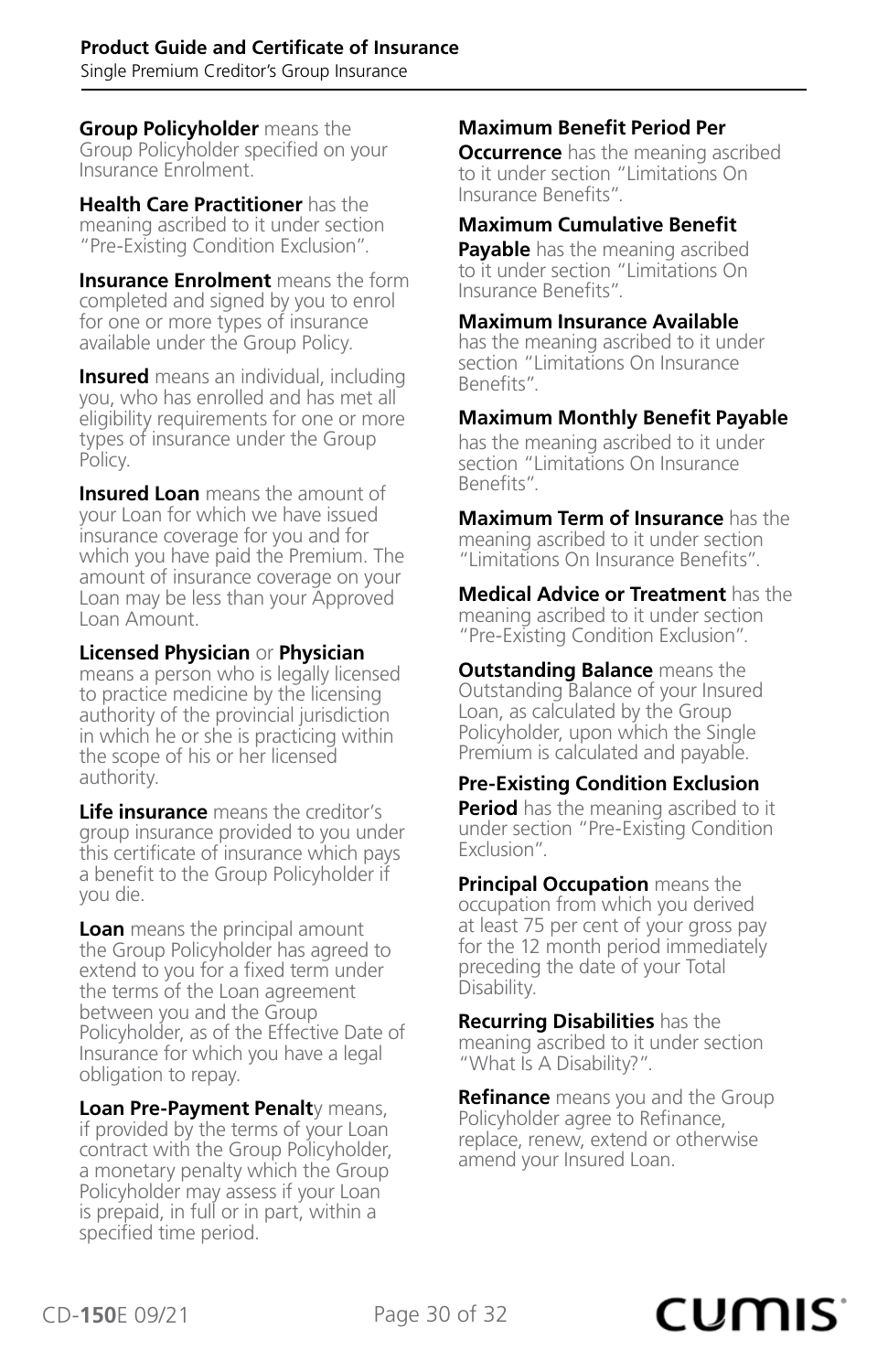**Return to Work** means the date the Insured returns to work part-time, full-time or progressively, or on a temporary assignment, whether to carry out his or her normal duties, or any other duties.

**Seasonal Employee** means your occupation is solely and directly subject to specific, identifiable and predictable periods of time during each calendar year when work is unavailable due to seasonal changes in the weather or other natural, non-economic factors which limit the period of time during which you are able to perform your occupation.

**Self-Employed** means working for income derived directly from a Business you own, including a trade, occupation, profession, partnership, corporation or other entity in which you have an ownership interest of sufficient magnitude to influence, control or direct your continuing and future Employment.

**Settlement Interest** means interest on the Outstanding Balance of your Insured Loan which we will pay as part of the insurance benefit. It is calculated, at a rate and for a term as determined by us, from the date of your death or the date of Diagnosis of your terminal illness or critical illness, depending on the insurance benefit payable, not to exceed 90 days.

**Single Premium** has the meaning ascribed to it under section "About Your Insurance Premium".

**Specialist** means a Licensed Physician who has been trained in the specific area of medicine relevant to the covered critical illness condition for which a benefit is being claim and who has been certified by a specialty examining board. In the absence or unavailability of a Specialist and as approved by us, a condition may be Diagnosed by a qualified Licensed Physician practicing in Canada.

**Suicide** means you die as a result of attempting to take your own life, regardless of your state of mind and whether you are aware or not of the result of your actions, within two years after the Effective Date of Insurance

#### **Totally Disabled** and **Total Disability**

has the meaning ascribed to it under section "What Is A Disability?".